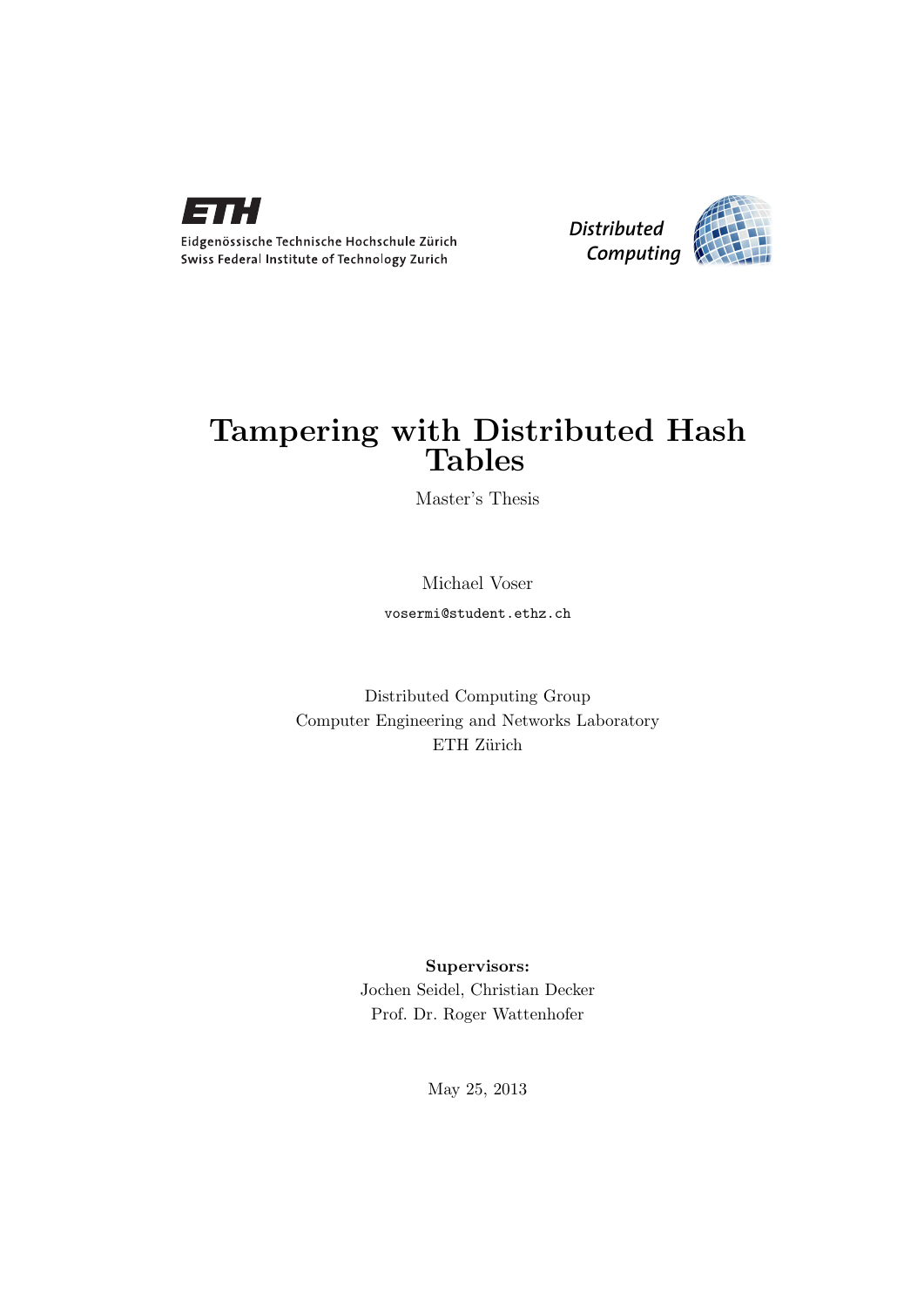## Acknowledgements

<span id="page-1-0"></span>At first I would like to thank Christian Decker and Jochen Seidel for the pleasurable collaboration during my master's thesis. Their continuous feedback and valuable inputs encouraged me and opened my eyes for new methods. A special thanks is due to professor Roger Wattenhofer for the supervision and the opportunity to realize this thesis at the Distributed Computing Group.

Finally, I would like to express my gratitude to all of my friends and families for their moral support.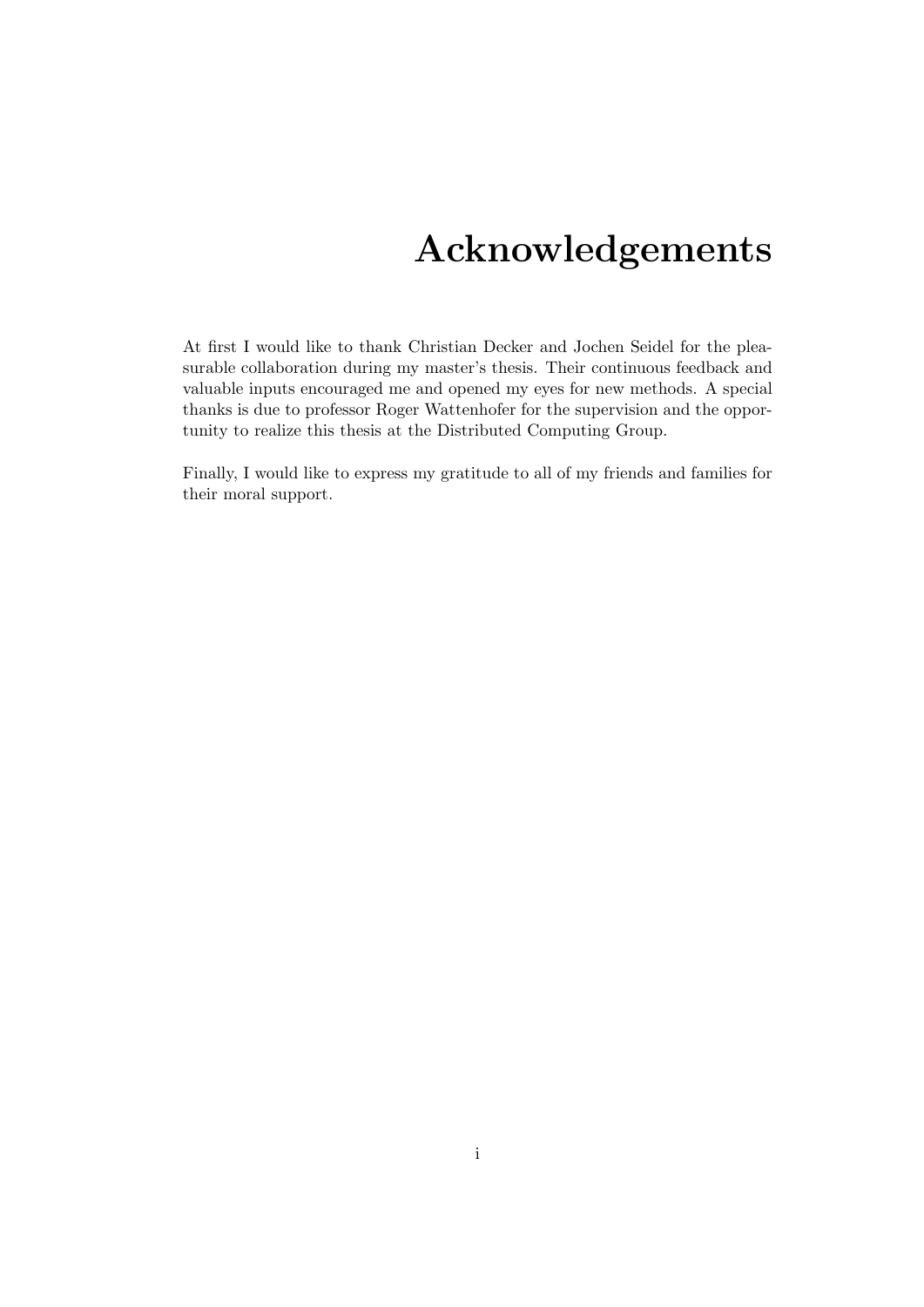## Abstract

<span id="page-2-0"></span>BitTorrent is the most popular P2P protocol for file sharing on the Internet. Each BitTorrent client also participates in the DHT and acts as a distributed tracker. It therefore maintains a routing table to store contact information about other nodes in the DHT. In this thesis we propose a method to store data in the routing table of random nodes in the DHT. Thus we are able to store and share data on other computers without the users knowledge.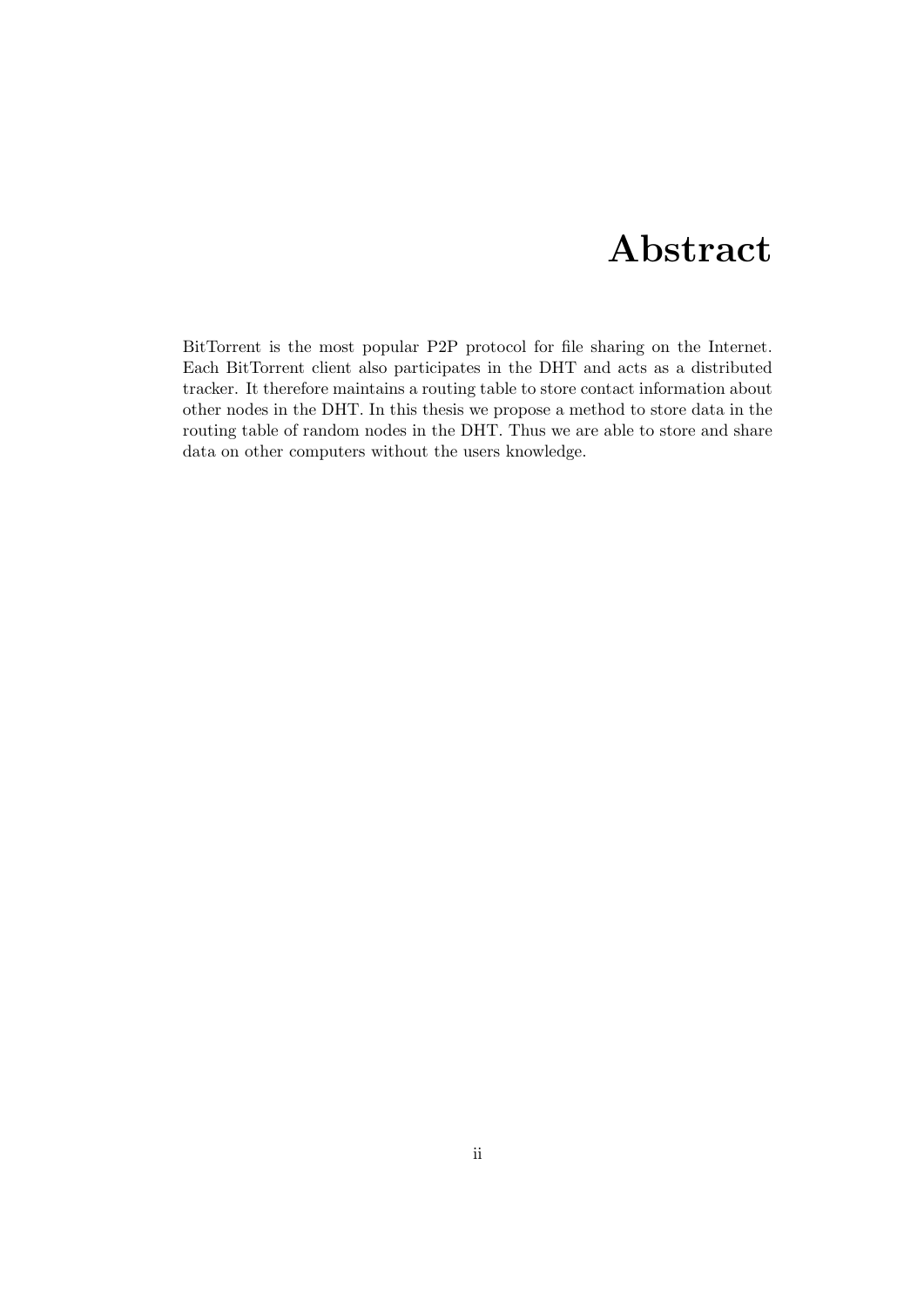# **Contents**

|                | Acknowledgements                  | i              |  |  |
|----------------|-----------------------------------|----------------|--|--|
|                | Abstract                          | ii             |  |  |
| 1              | Introduction                      | 1              |  |  |
|                | 1.1                               | $\overline{2}$ |  |  |
|                | $1.2^{\circ}$                     | 6              |  |  |
| $\bf{2}$       | Implementation                    | 8              |  |  |
|                | 2.1                               | 8              |  |  |
|                | 2.2                               | 10             |  |  |
|                | DHaTaStream<br>2.3                | 12             |  |  |
| 3              | <b>Evaluation</b>                 |                |  |  |
| $\overline{4}$ | <b>Conclusion and Future Work</b> |                |  |  |
|                | <b>Bibliography</b>               | 22             |  |  |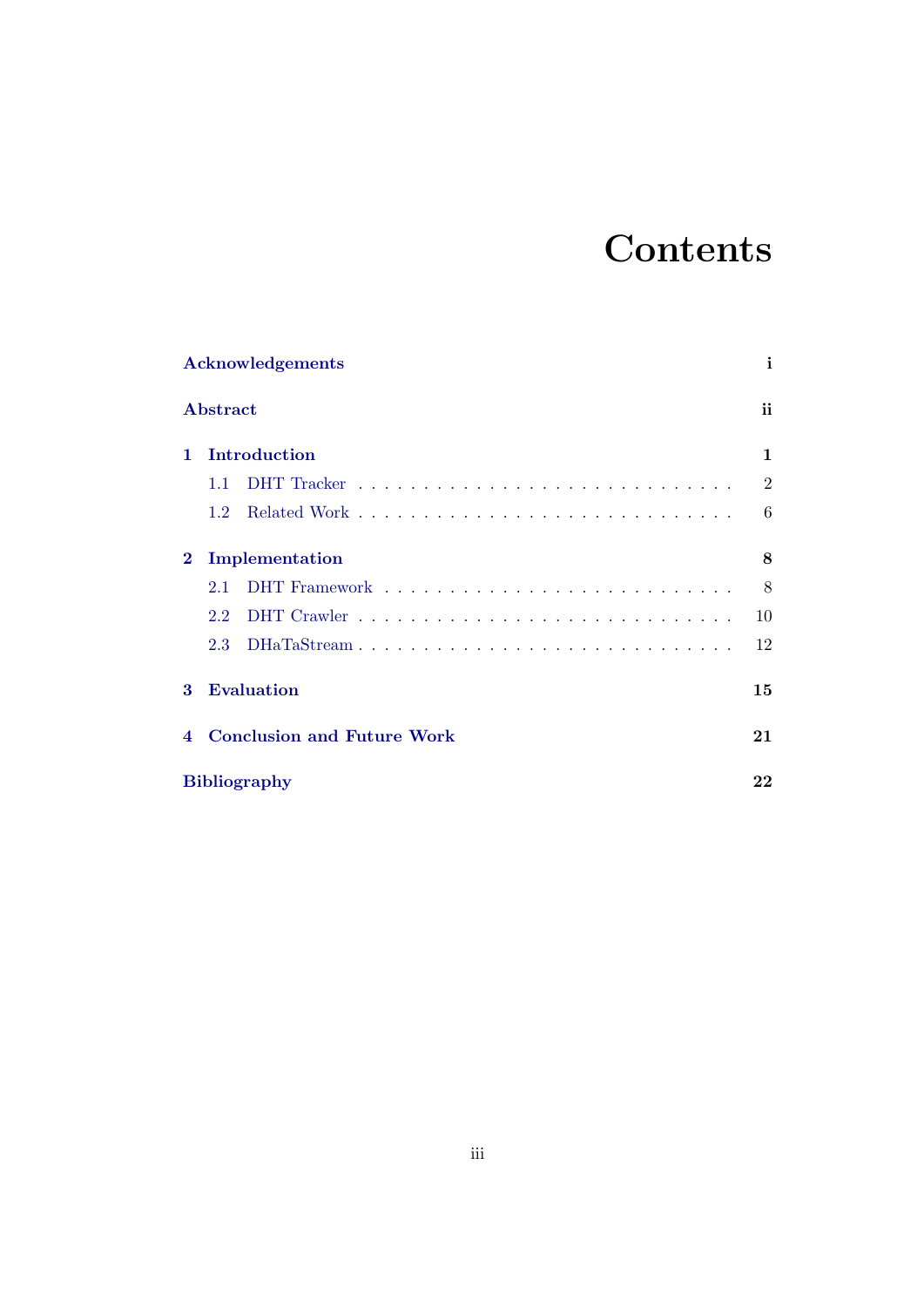## CHAPTER<sub>1</sub> Introduction

<span id="page-4-0"></span>BitTorrent is the most used peer-to-peer (P2P) file sharing protocol on the Internet. It has millions of users and is responsible for approximately one third of the global internet traffic [\[1\]](#page-25-1). Unlike other P2P file sharing systems, BitTorrent does not provide a content search feature. Instead BitTorrent relies on torrent files that contain metadata about the file to be shared. Torrent files are published on websites for download and contain a reference to a tracker. A tracker is a centralized server that is used as the first meeting point for peers and provides a list of peers that are interested in the same file. The set of peers participating in the distribution of the file forms a *swarm*. After joining a swarm, the peers start to download pieces of the file from other peers in the swarm.

The use of trackers poses a single point of failure. If a server that is used as a tracker becomes unreachable for some reason, the peers are unable to join a swarm since the information of who already joined the swarm is unavailable as long as the tracker is unreachable. For this reason, it is important to come up with a solution to make the protocol more fault tolerant.

All popular BitTorrent clients also implement a "trackerless" system trough a distributed hash table (DHT). Trackerless does not mean that no tracker is used at all, but that the traditional centralized tracker is supplemented by a decentralized implementation of the tracker's functionality. To that end each BitTorrent peer also acts as node participating in the DHT. DHTs have attracted a lot of attention due to their inherent scalability and reliability as generic data stores. The *BitTorrent DHT* is a highly specialized DHT for the BitTorrent use case. We take a step back and ask whether it is possible to store arbitrary data in this DHT. It is.

The method presented in Chapter [2](#page-11-0) to store data in the BitTorrent DHT is based on a general framework for the BitTorrent DHT. This framework is presented in Section [2.1](#page-11-1) of Chapter [2.](#page-11-0) It is also used in our proof-of-concept to show that storing data in the BitTorrent DHT is possible. We experimentally determine the performance of our methods as awell as the performance of the DHT in general in Chapter [3.](#page-18-0) Chapter [4](#page-24-0) summarizes our findings and points out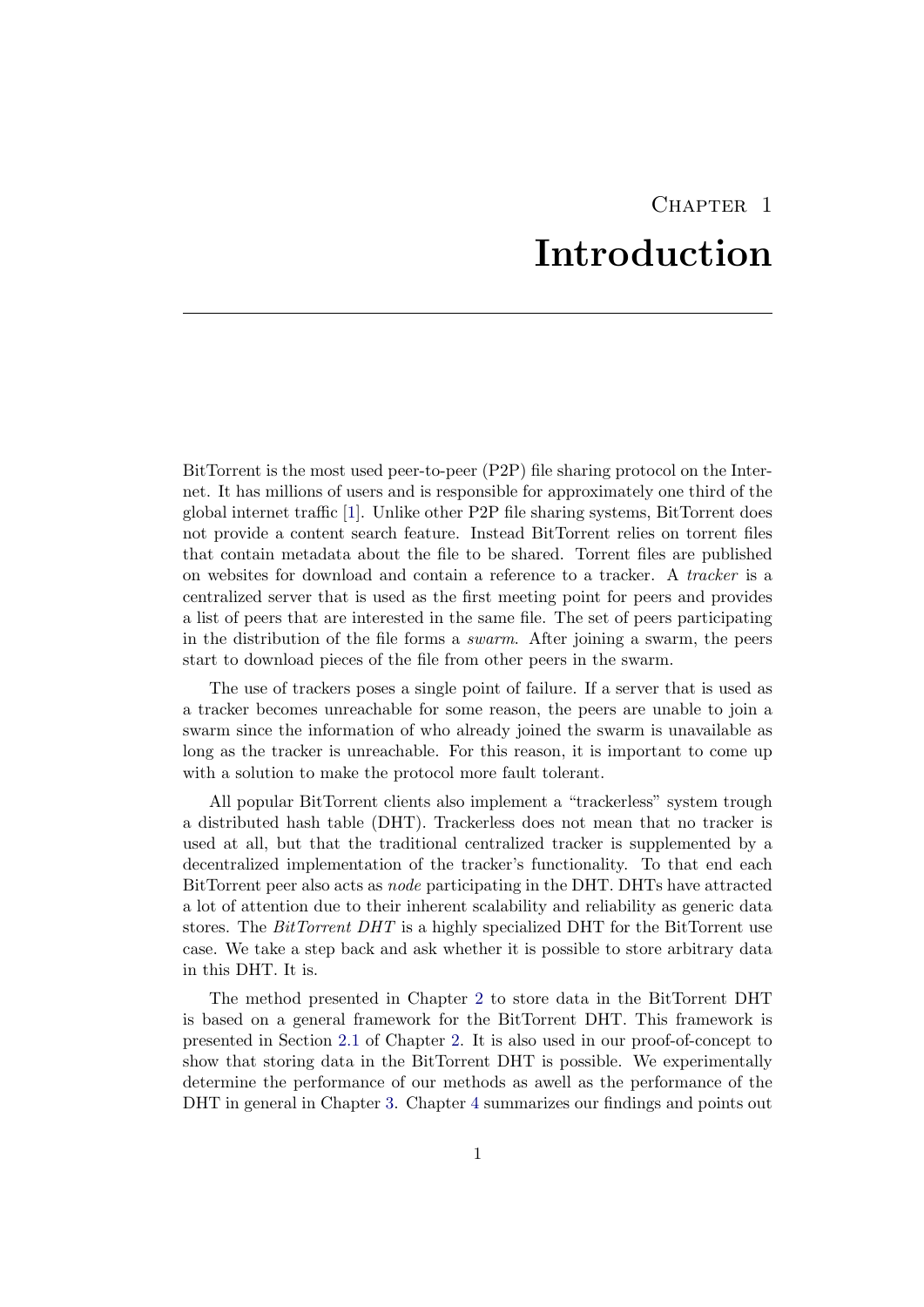potential future work. We start by giving an overview of how the DHT operates in the following sections.

### <span id="page-5-0"></span>1.1 DHT Tracker

Like a traditional hash table, a distributed hash table allows to store and retrieve key/value pairs. The key/value pairs are distributed among a set of cooperating computers, which we refer to as nodes. The values are indexed by keys. The main service provided by a DHT is the look-up operation, which returns the value associated with a given key. The DHT used with BitTorrent is based on the Kademlia protocol [\[2\]](#page-25-2). The nodes exchange messages over UDP. Every node is responsible for the storage of a set of values whose keys are in a given range. Each node in the network has a unique node ID that is randomly chosen from a 160-bit key space. Every value that is stored in the DHT is also assigned a 160-bit key from the same key space as the node ID (e.g., the SHA-1 hash of some larger data). The value to this key is stored on nodes whose node ID is closest to that key. The distance between two points  $A$  and  $B$  in the key space is the bitwise exclusive or (XOR) interpreted as an unsigned integer:

$$
distance(A, B) = |A \otimes B|
$$
\n(1.1)

Smaller values are closer. Therefore the longer the prefix that two node IDs share, the closer are the nodes in the DHT. If we say that two nodes  $A$  and  $B$ share x prefix bits, then the first x bits of the IDs of nodes A and B starting from the most significant bit are equal. In that case distance  $(A, B)$  must be less than  $2^{160-x}$ . Table [1.1](#page-5-1) shows the distance calculation for two IDs in the 4-bit key space. Nodes  $A$  and  $B$  share one prefix bit. If there is a node  $C$  that shares more than one prefix bit with Node  $A$ , then node  $C$  is closer to node  $A$  than node B.

In Kademlia, each node  $N$  maintains a *routing table*. The routing table consists of 160 lists. These lists are called buckets and are indexed from 1, .., 160. Each bucket holds a maximum of k nodes (where  $k = 8$  for the BitTorrent DHT). The nodes in bucket i share i prefix bits with  $N$ . The *contact information* for nodes consists of the triple  $\langle$ IP address, UDP Port, node ID $\rangle$ . For each  $0 \leq i \leq 160$ , every node keeps a bucket of 8 nodes of distance between  $2^i$  and

| Node         | ID $(4-bit)$ | Decimal value |
|--------------|--------------|---------------|
|              | 0101         |               |
|              | 0011         |               |
| $A\otimes B$ | 0110         |               |

<span id="page-5-1"></span>Table 1.1: Example of a distance (XOR) calculation between two 4-bit IDs.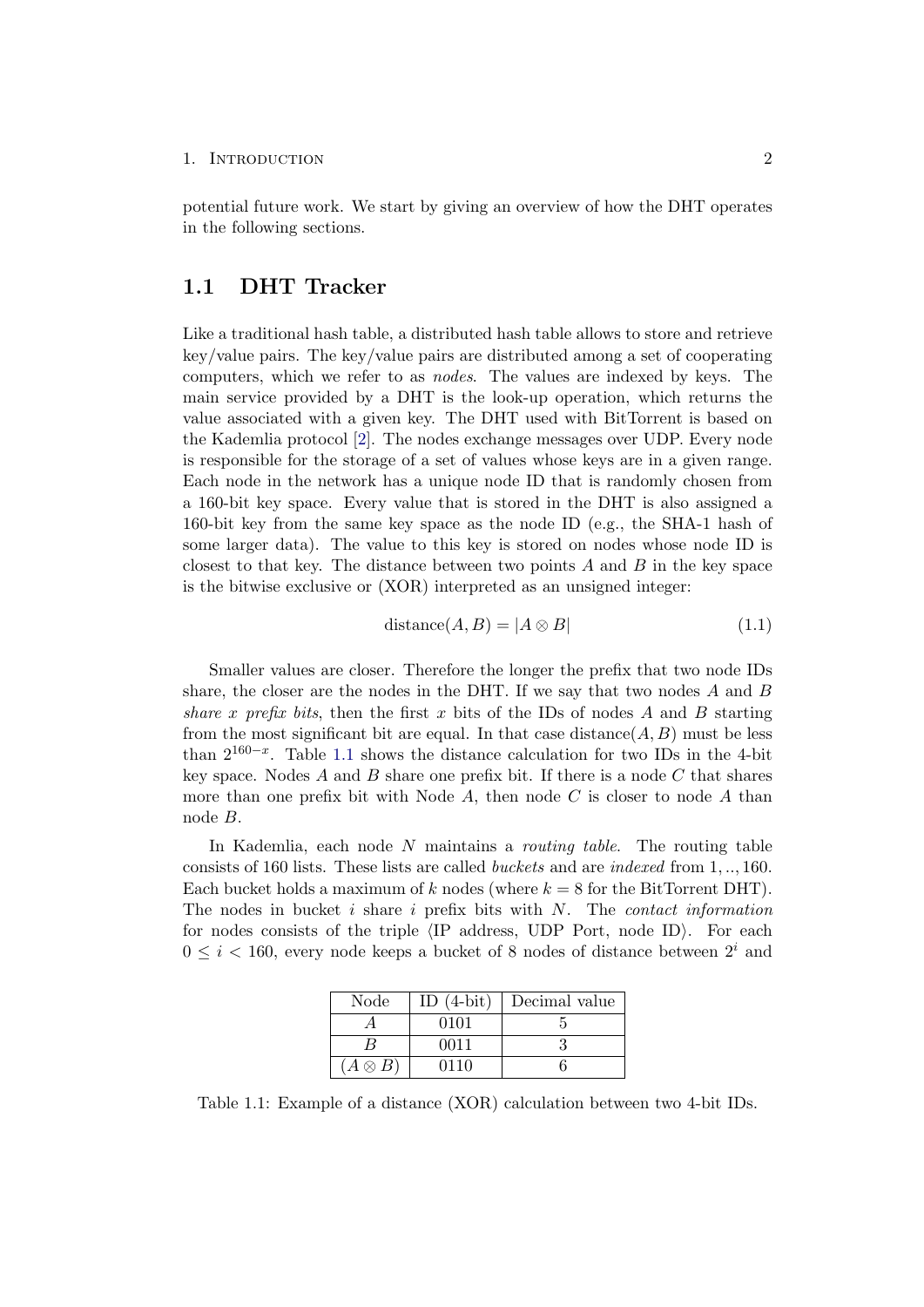$2^{i+1}$  from N. This structure of the routing table can be illustrated by a binary tree (Figure [1.1\)](#page-6-0). The bucket with *index i* contains a subset of the nodes in the  $i$ th sibling subtree, i.e., the subtree rooted at the sibling of the node corresponding to the *i*-th bit in  $N$ 's ID. The routing table for a 4-bit key space in Figure [1.1](#page-6-0) is maintained by the node with ID 1001. Nodes in bucket 0 share no prefix bit with the node 1001, nodes in bucket 1 share one prefix bit with node 1001. The ID 1000 in bucket 3 is in brackets because there is no node with this ID. The node with ID 1000 would be the only node sharing 3 prefix bits with ID 1001 except node 1001 itself.



<span id="page-6-0"></span>Figure 1.1: Tree topology of the routing table.

Kademlia defines two different message types: queries and responses. The protocol consists of four different queries and for each query there exists a corresponding response. Each query is parameterized by one or more *arguments* and each response contains one or more return values.

- The PING query has the querying node's ID as an argument. The response returns its own node ID. This query is used to see if a node is online.
- The FIND\_NODE query takes two arguments: again the querying nodes ID and a search ID. The FIND NODE response contains as return value a list with  $\langle$ IP address, UDP Port, node ID $\rangle$  triples for the 8 nodes from its routing table closest to the search ID.
- The **STORE** query has two arguments: the querying nodes ID and a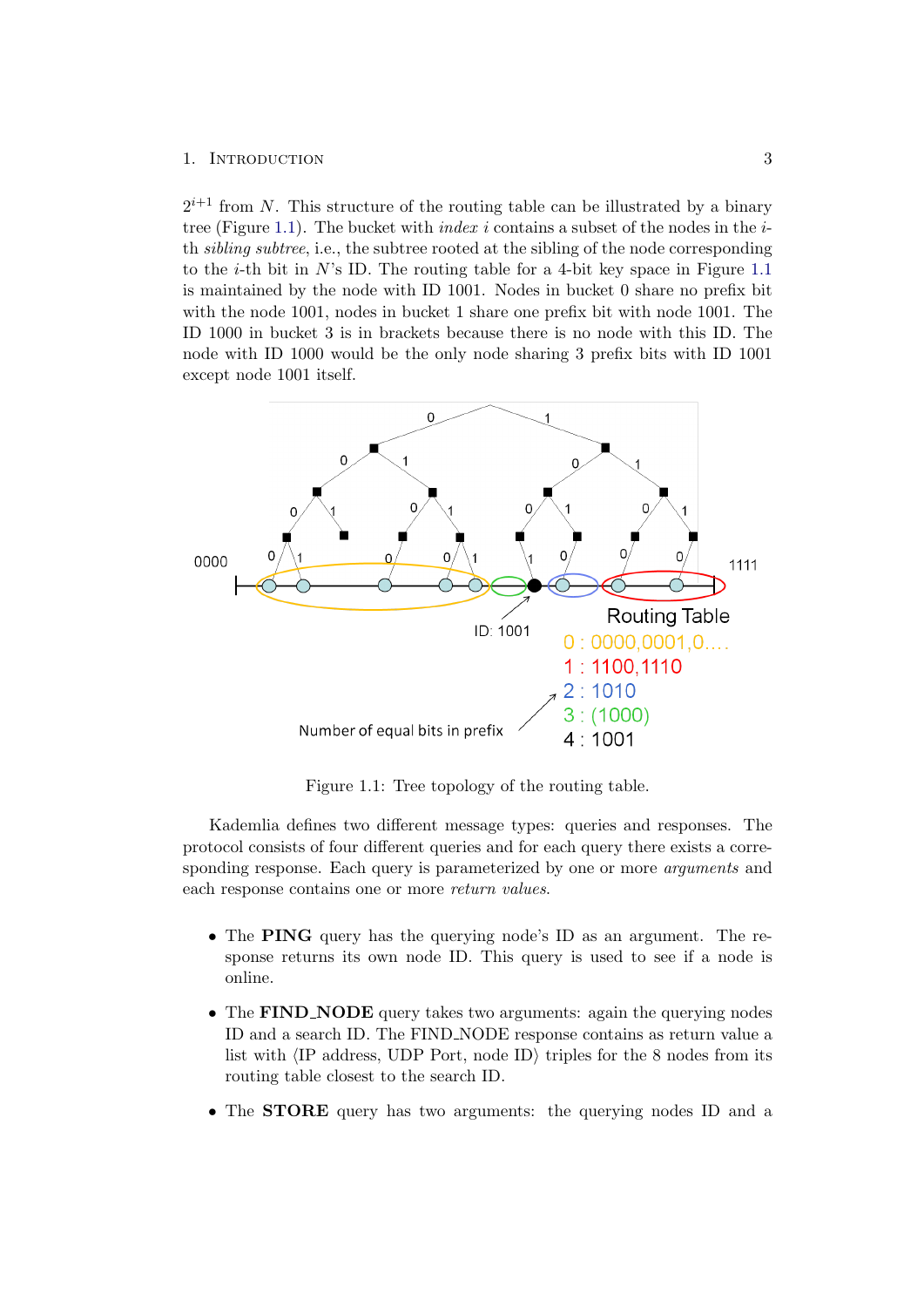key/value pair. The STORE response returns its own node ID. The STORE message is used to store key/value pairs.

• The FIND\_VALUE query takes two arguments: the querying nodes ID and a key. The FIND VALUE query behaves like the FIND NODE query, only the responses are different. If the queried node has a value stored with a key that equals the search ID, it returns the value and a nonce which provides some resistance to address forgery. If there is no value stored for the given key, the FIND VALUE response is equal to the FIND NODE response.

Kademlia uses an iterative look-up algorithm to locate nodes near a particular ID. We refer to this ID as the *search ID*. A node  $N_1$  that performs a look up for a search ID  $N_F$ , it first consults its routing table to find the closest node  $N_2$  to  $N_F$  it knows. A node  $N_A$  knows node  $N_B$  when it has its contact information stored. Node  $N_1$  then queries  $N_2$  with a finde node message.  $N_2$  answers to the find node query with the closest nodes to  $N_F$  from its own routing table. If the response from  $N_2$  contains a node  $N_3$  that is closer to  $N_F$  than  $N_2$  itself, then  $N_1$  sends another find node query, this time to node  $N_3$ . This procedure is repeated until no find node response return value contains a closer node than the ones  $N_1$  already knows. Each query brings  $N_1$  at least one bit closer to the search ID. Therefore the iterative look-up procedure guarantees to terminate after  $O(log(n))$  queries.

Figure [1.2](#page-8-0) illustrates a look-up example. The colored dots represent the nodes in a 4-bit key space. The search ID is 0000. In our example the red node with ID 0000 is the closest node to the search ID. The green node with ID 1100 cannot directly contact the red node because it does not know which node is closest to the search ID. In its own routing table it finds ID 0111. The green node then queries this node. Node 0111 responds with the closest nodes to the search ID contained in its own routing table. The green node now has a closer node from the response of the first queried node. It then queries the new learned node 0011. This node also responds with a closer node, the node with ID 0001. After 4 find node queries, the green node receives the contact information of the red node. The red node is also queried and responds to the find node node query, but there will not be a closer node in this response. The black arrows show the sent queries and the red dashed arrows illustrate the progress of each query.

Two different DHT implementations that differ in features and message format are used in the context of BitTorrent, namely Azureus DHT and Mainline DHT. Azureus DHT is only implemented by one single client. The Mainline DHT is implemented across mulitple popular clients and has thus a larger user base. We therefore restrict ourselves to studying the Mainline DHT, and use terms Mainline DHT and BitTorrent DHT interchangeably.

In BitTorrent the DHT assumes the role of a tracker. It stores the contact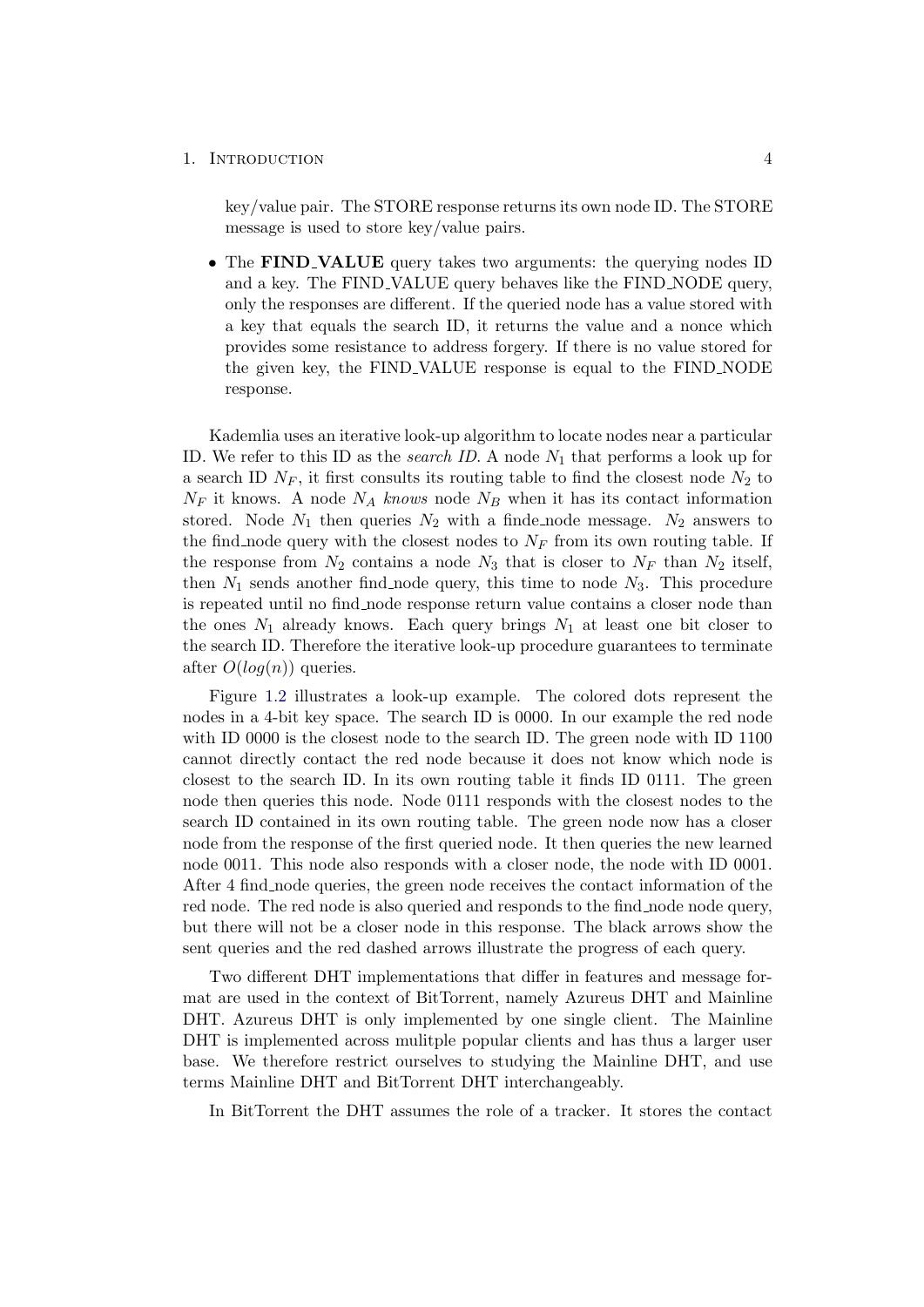

<span id="page-8-0"></span>Figure 1.2: Example of an iterative lookup in a 4-bit key space.

information of peers that share a certain file. The contact information of peers contain the IP address and the TCP Port. Other then nodes, peers communicate over TCP. As described above the DHT stores key/value pairs. In BitTorrent the key is the *info-hash* of a file. The *info-hash* is a SHA-1 hash that uniquely indetifies content (single or multiple files) which is shared via BitTorrent. The value of the BitTorrent DHT is a set of peers that share this content. Each node has a unique identifier known as the node ID and is fully described by the triple  $\langle$ IP address, UDP Port, node ID $\rangle$ . Node IDs are chosen arbitrarily from the 160-bit key space, i.e., the same key space as the info hash. The node ID selection is supposed to be random, but as this choice is not verifiable a node may in fact choose any ID. We will show in Chapter [2](#page-11-0) how this can be used for our benefit.

Each node in the BitTorrent DHT maintains a routing table with contact information of other nodes. If a node receives a message, the sender node may be added to the routing table of the receiving node. Therefore each message exchange reinforces the contact information. Nodes use the contact information from the routing table as a starting point for a node look up. Nodes are added to the routing table by their ID. Because of the 160-bit key space, the routing table is divided into 160 buckets. Each bucket contains a list of a maximum of 8 nodes. The bucket in which a node is inserted depends on the length of the prefix a node shares with the ID of the node to whose routing table the node is added. Figure [1.1](#page-6-0) shows an example how the nodes are inserted.

Messages are exchanged between nodes with serialized datastructures. Compared to Kademlia, Mainline DHT has an additional message type, the error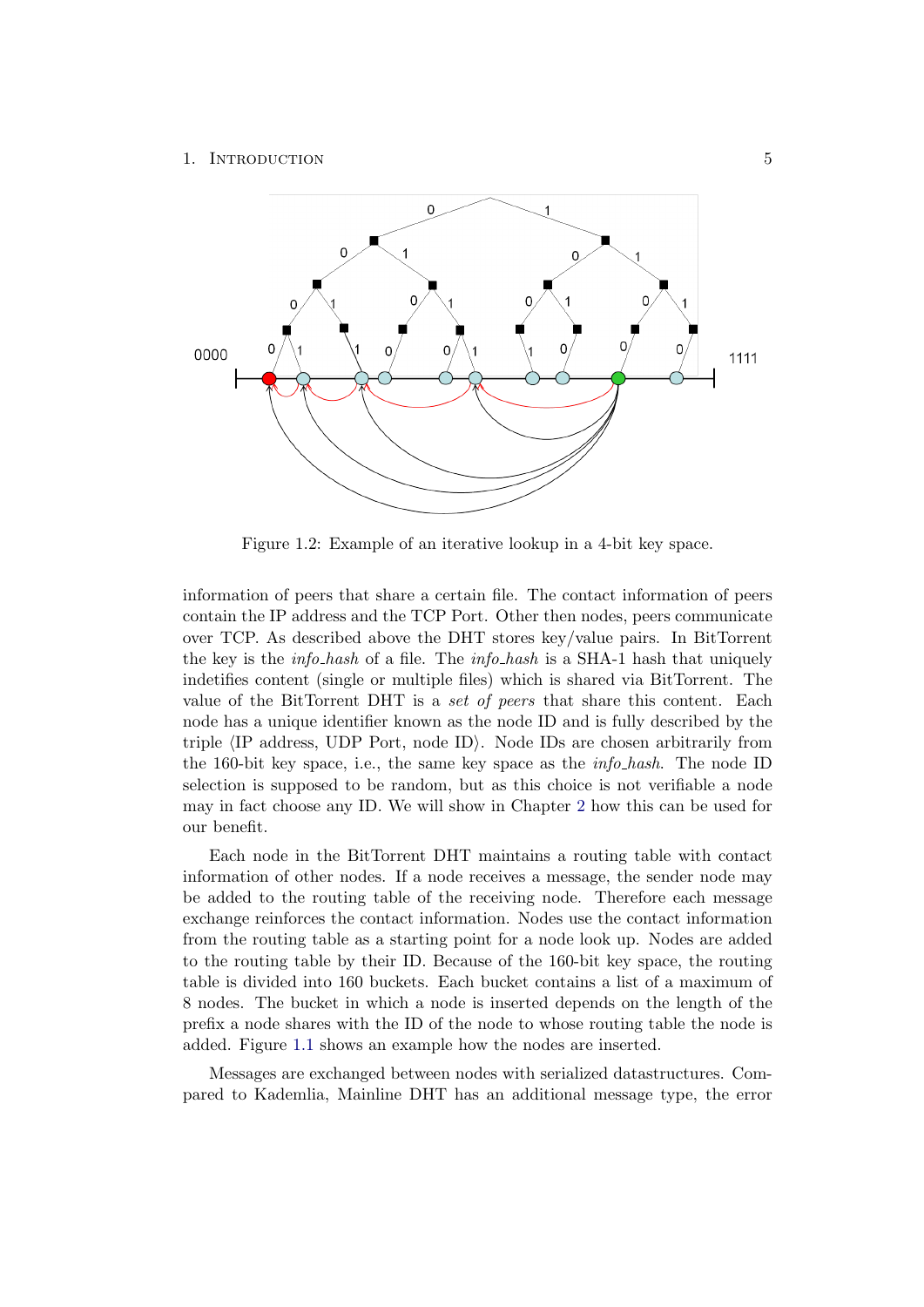| Message       | Query arguments             | Response values                              |
|---------------|-----------------------------|----------------------------------------------|
| ping          | • querying nodes ID         | $\bullet$ queried nodes ID                   |
| find_node     | $\bullet$ querying nodes ID | $\bullet$ queried nodes ID                   |
|               | $\bullet$ target ID         | • list with 8 closest nodes to the target id |
|               | $\bullet$ querying nodes ID | $\bullet$ queried nodes ID                   |
|               | $\bullet$ info_hash         | $\bullet$ token                              |
| get_peers     |                             | $\bullet$ list of peers                      |
|               |                             | or                                           |
|               |                             | • list with 8 closest nodes to the target id |
|               | $\bullet$ querying nodes ID | $\bullet$ queried nodes ID                   |
|               | $\bullet$ info_hash         |                                              |
| announce_peer | $\bullet$ port              |                                              |
|               | $\bullet$ token             |                                              |

<span id="page-9-1"></span>Table 1.2: An overview of the four queries and responses used in the BitTorrent DHT.

messages. Error messages are used to respond to queries if for example the message format is invalid. Mainline DHT also defines four queries and four responses, where the names and semantics are slightly different. Table [1.2](#page-9-1) shows the queries and their corresponding responses that are defined for the BitTorrent DHT. The main difference from Kademlia is how a value is stored. In Kademlia, key/value pairs are stored with the STORE query whereas in the BitTorrent DHT, the corresponding query is called announce peer. The announce peer query does not really store a value, it merely adds a peer to the set of peers at the given key. Correspondingly, the get peers query replaces the FIND VALUE query and does not return all peers, i.e., the actual value, but only 50 random peers from the set of peers stored at that key.

### <span id="page-9-0"></span>1.2 Related Work

Crosby et al. [\[3\]](#page-25-3) analyse the two DHTs that are used in BitTorrent which both are based on Kademlia. Mainly the characteristicts of the two DHTs are studied and compared but also security concerns and design issues are identified.

Lin et al. [\[4\]](#page-25-4) propose a suite of security strategies for the DHT network in BitTorrent system to make it less vulnerable against attacks.

Arvid Norberg<sup>1</sup> proposes a DHT extension that combines the IP with the ID to make it harder to launch attacks against the BitTorrent DHT.

Ratnasamy et al. [\[5\]](#page-25-5) introduce a Content-Addressable Network (CAN) that is fault-tolerant and completely self-organizing and demonstrate its scalability,

<sup>1</sup>http://www.rasterbar.com/products/libtorrent/dht sec.html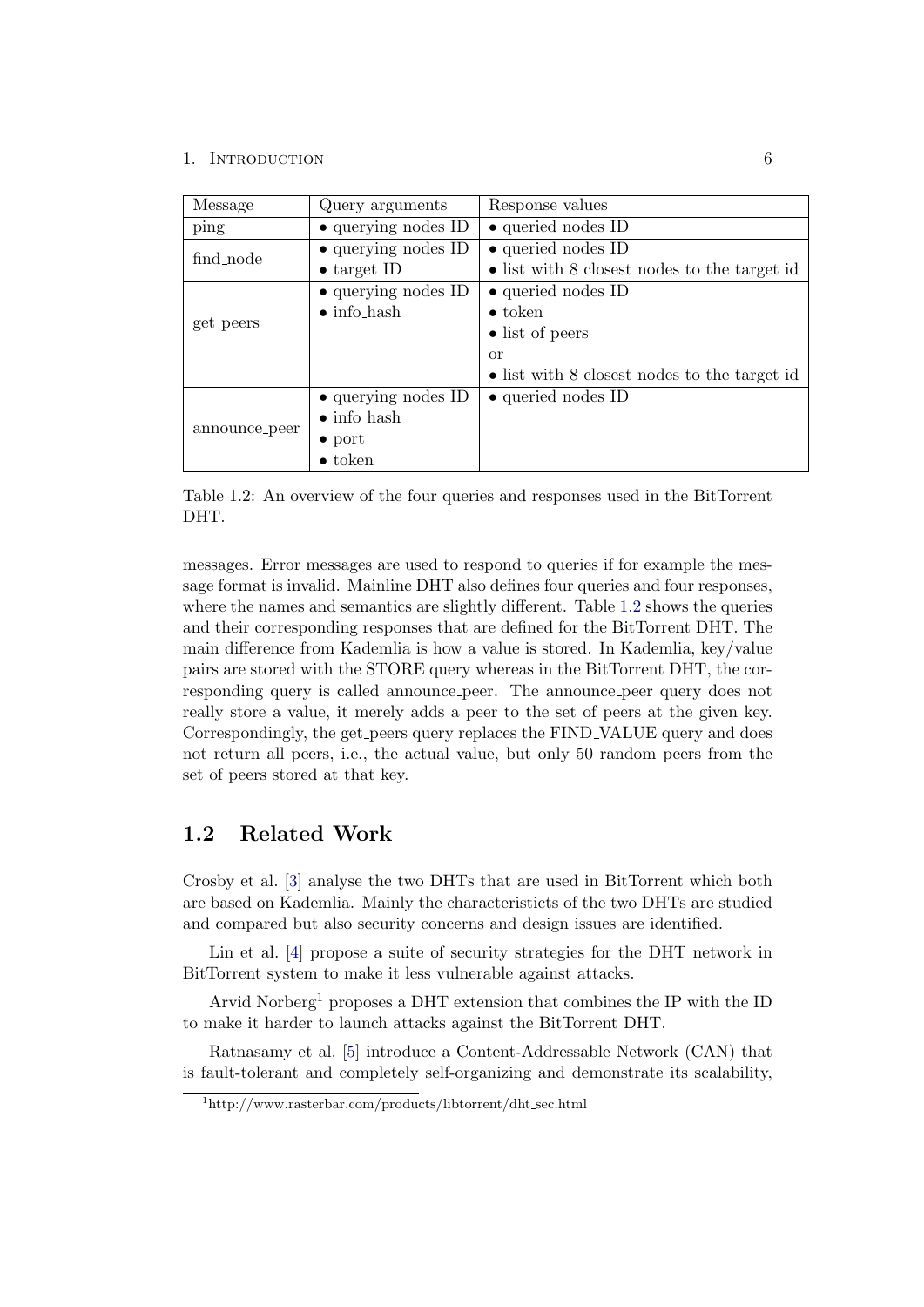robustness and low-latency properties through simulation. The CAN has a distributed infrastructure like DHTs.

Jin et al. [\[6\]](#page-25-6) study malicious actions of nodes that can be detected through peer-based monitoring. The simulation results show that this scheme can efficiently detect malicious nodes with high accuracy, and that the dynamic redistribution method can achieve good load balancing among trustworthy nodes.

Varvello et al. [\[7\]](#page-25-7) have monitored during four consecutive days the BitTorrent traffic of tracker-based and DHT-based traffic within a large ISP. They propose a design of a traffic localization mechanism for DHT-based BitTorrent networks.

Stutzbach et al. [\[8\]](#page-25-8) study the performance of the key look-up in DHTs. They investigate how the efficiency and consistency of a look-up can be improved by performing parallel look-ups and maintaining multiple replicas.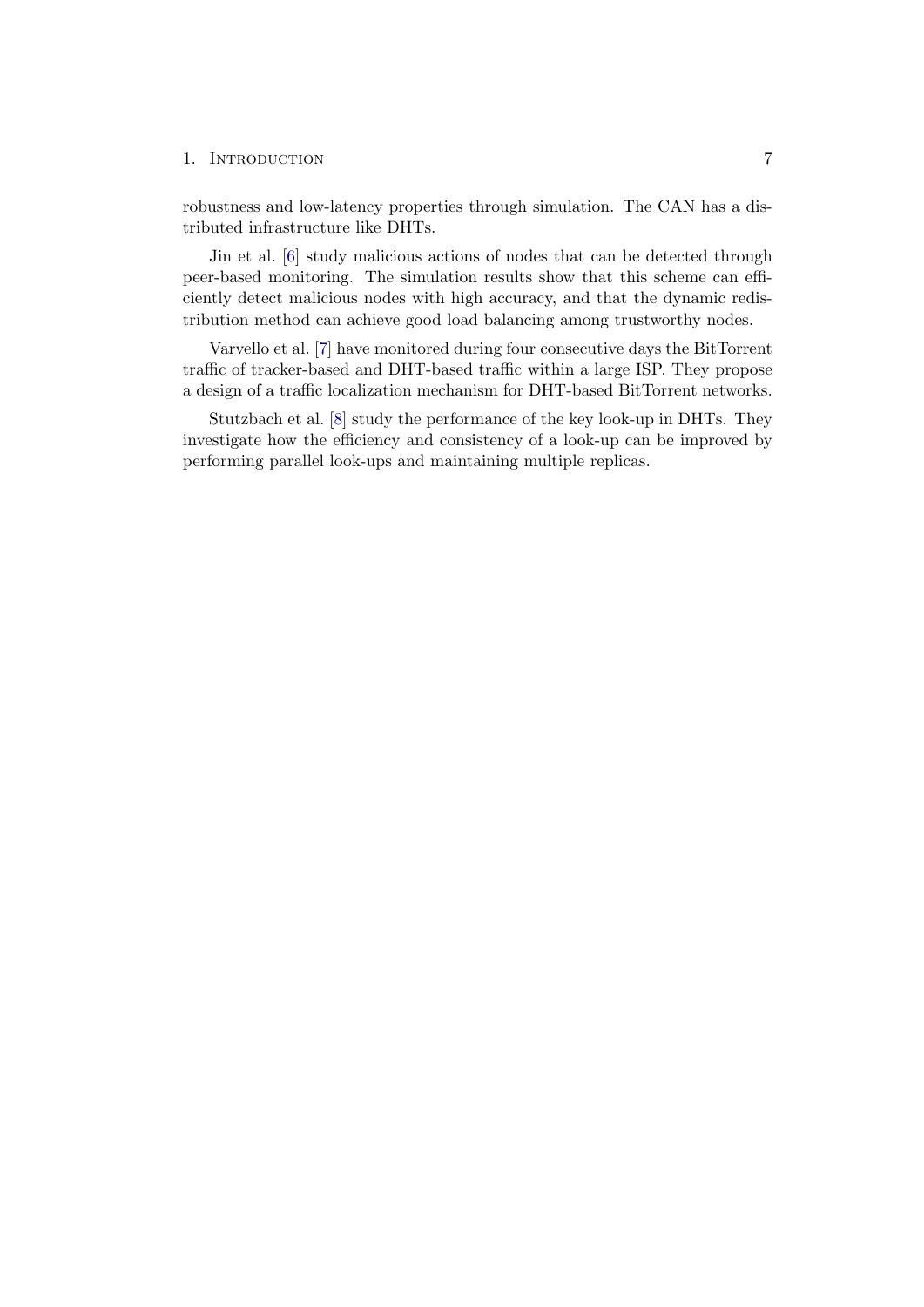## CHAPTER<sub>2</sub> Implementation

<span id="page-11-0"></span>In this chapter we describe the methods we used to crawl the DHT and write data into it. We also present how these methods have been implemented (in Java). The software consists of 3 main parts descpicted in figure [2.1.](#page-11-2) A BitTorrent framework provides the core functionality to operate a node participating in the DHT. Two prototypical applications are developed on top of this framework: (1) A crawler that allows us to explore the DHT overlay network and (2) a DHaTaStream that show-cases the ability to store arbitrary data in the routing table of remote nodes.



<span id="page-11-2"></span>Figure 2.1: The 3 main software parts.

### <span id="page-11-1"></span>2.1 DHT Framework

The DHT framework provides the basic functionality a node requires to join the DHT and to interact with other nodes. The node needs to be able to send and receive queries and responses and has to maintain a routing table. Our framework has the ability to create and control multiple nodes. A node that is controlled by the framework is called LocalNode whereas other nodes participating in the DHT are called RemoteNode represented by RemoteNode objects. RemoteNodes are contolled by other clients than us, it is just a local placeholder object that represents another node. A RemoteNode holds contact information such as node ID, IP and Port. The number of LocalNodes that are created can be chosen by the user of the framework. The LocalNodes are distinguished by their userdefined node ID and port number. All LocalNodes share the same IP address. When a LocalNode first joins the DHT it contacts a *boostrap node* and looks up its own ID. A bootstrap node is a well known node that provides initial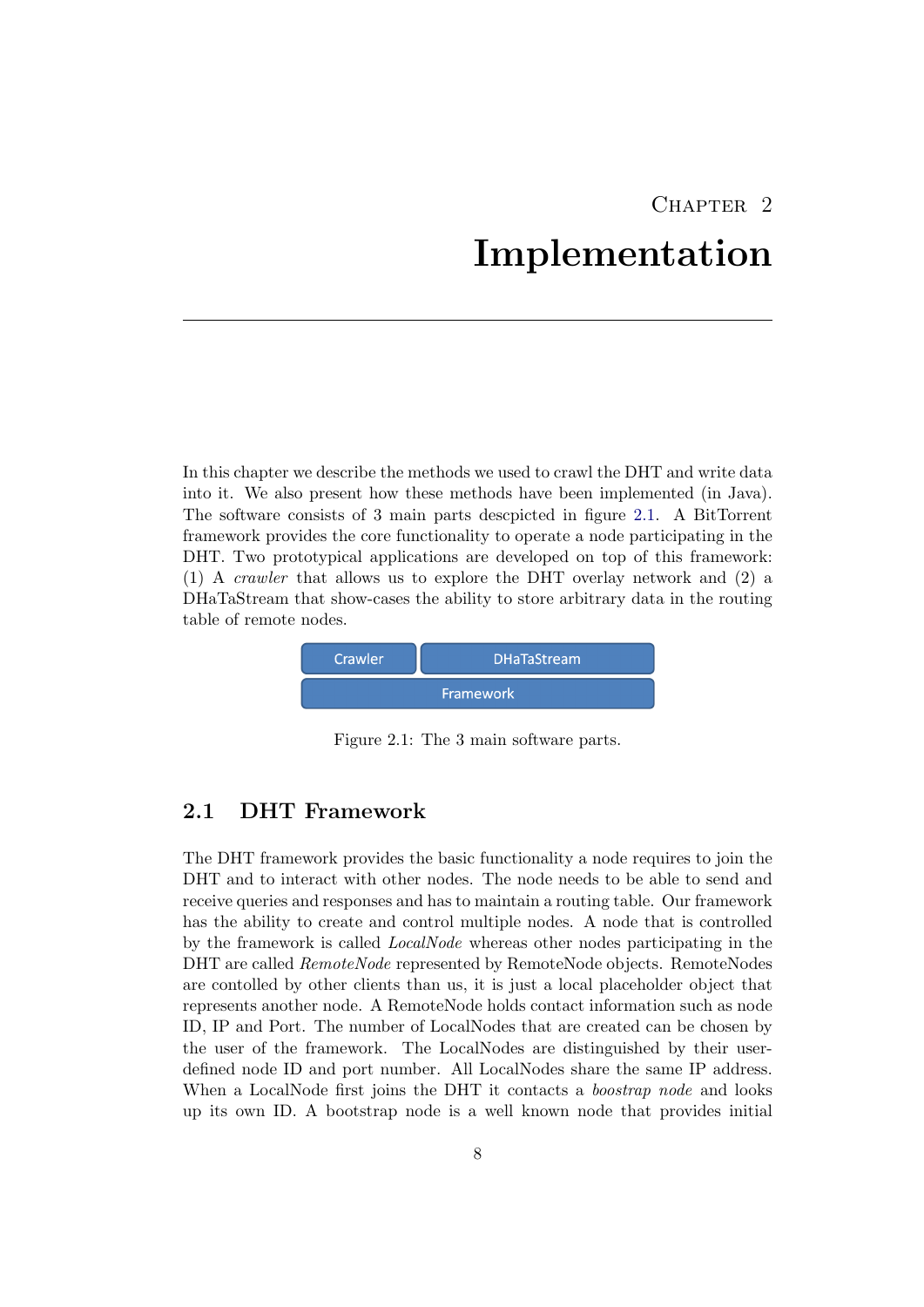information to newly joining nodes. While performing this iterative look-up, the routing table gets filled with RemoteNodes that have answered to the find node queries. A RemoteNode stays at least 15 minutes in the routing table. If a LocalNode has not received a message from a RemoteNode R contained in its routing table, then the RemoteNode may not be reachable anymore. In that case, the LocalNode pings  $R$  to see if  $R$  is still online. If there is no response from R within another 15 minutes, then R is deleted from the routing table. There



<span id="page-12-0"></span>Figure 2.2: Overview of the framework architecture.

are several reasons why a RemoteNode may not responds to a query. Firstly, some do not answer at all depending on the client that is used. Secondly, some nodes have already left the DHT but are not yet removed from the routing table and therefore will not respond. Thirdly, some nodes have an anti Denial-of-Service (DOS) attack mechanism. A DOS attack is an attempt to make a node unavailable for other users. A common method of a DOS attack is to saturate a node with a huge number of queries so that it is unable to respond. A node may falsely detect a DOS attack and stop responding to queries that in fact were not sent with malicious intent. Lastly, messages can be lost because of the unreliable UDP protocol that is used for the message exchange. We thus cannot know if a query or its response was lost during transmission when no response is received. For that reason we have built in a retry functionality to be able to resend the message.

Because the framework is able to run several nodes, all incoming packets need to be routed to the targeted LocalNode. This is done by a multiplexer that handles the UDP packets (UDP Message Handler, c.f. Figure [2.2\)](#page-12-0). It reads the port from which the packet has been received, looks up which LocalNode is identified by this port and forwards it correspondingly. The message is then processed by the LocalNode. Each message contains a 2 byte transaction ID which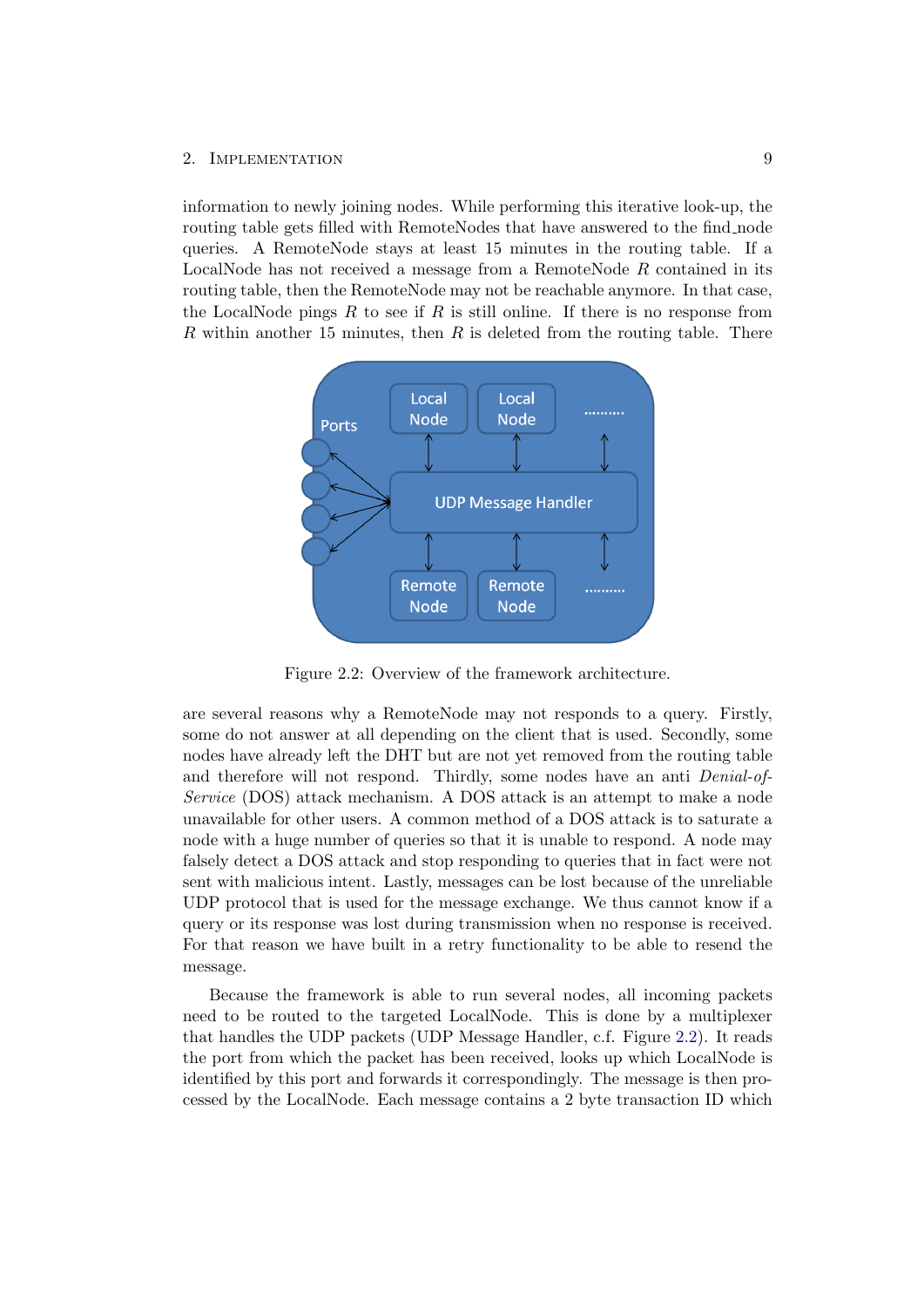<span id="page-13-2"></span>

| $\mid N$ | $S_3$                         | No. of equal prefix bits |
|----------|-------------------------------|--------------------------|
|          | 01001101   01011101   3 (010) |                          |

Table 2.1: Search ID calculation for  $i = 3$  with a key space of 160-bit.

is included in the response to a query. This ensures that all incoming responses can be associated with the corresponding query. The number of messages that can be on the way is  $2^{16}$  per RemoteNode. Our framework is able to operate multiple nodes in the DHT. Both the crawler and the DHaTaStream are built upon this framework. The framework will also be included into BitThief [\[9\]](#page-25-9) to allow usage of the BitTorrent DHT for swarm discovery.

### <span id="page-13-0"></span>2.2 DHT Crawler

The goal of the crawler is to be able to contact as many nodes of the DHT as possible, preferably in a short time, to get a representative snap-shot of the DHT. With the collected information we want to reconstruct the DHT's overlay network and detect anomalies such as node IDs that are equal to an *info-hash* (indicates targeted positioning) or nodes with different IDs that are controlled by the same computer, i.e., IP address. The brute force method would be to send a message to every ID from the keyspace of  $2^{160}$  IDs. This approach is of course practically infeasable.

Our approach is thus as follows. First a LocalNode  $N$  is created with the framework. Then we contact a bootsrap node and try to read the whole routing table of this node. To read the routing table, we have to send a find node query for each bucket of the RemoteNode. A bucket can be read by taking the asked nodes ID and flip one bit at the appropriate position. We then send a find node message to the asked node and take the ID with the flipped bit as the search ID. The search ID is calculated with the equation [2.1.](#page-13-1)

<span id="page-13-1"></span>
$$
S_i = \text{flipbit}_{160-i}(N) \tag{2.1}
$$

In order to get the search ID S to read bucket i we have to flip the bit  $160-i$ of the node N. Table [2.1](#page-13-2) shows the search ID calculation to read the third bucket  $(i = 3)$ . The bold bit was flipped. The search ID is an argument for the find node query that the node  $N$  answers with the find node response, i.e., the nodes it has stored in the third bucket of its routing table. If we want to read all buckets of a node's routing table we would have to send a find node query for each search ID  $S_{ID_i}$  with  $i = 0...160$ . Since almost never all buckets are filled with nodes, we investigate the distance between the returned node IDs and the sender's ID. If the closest node of the returned nodes has a far smaller shared prefix than 160 bits with the asked node, then we can immediately jump to read the bucket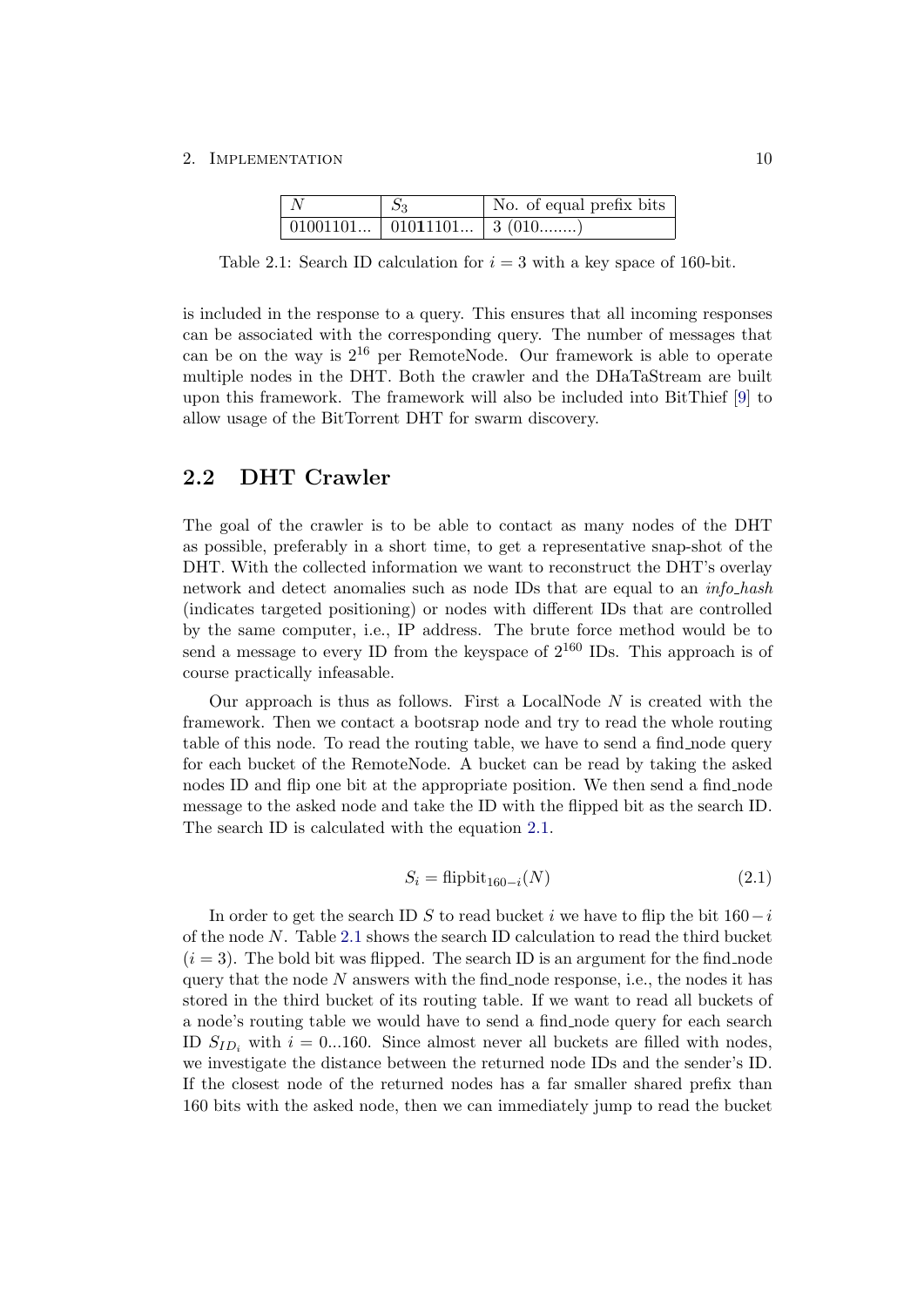where the closest node to the sender ID is stored. In the majority of cases the first 130 bits can be skipped and we only have to send 30  $(160 - 130 = 30)$ queries to read the whole table. This trick reduces the time required to wait for responses and speeds up the crawler. After sending the queries, all returned nodes from the find node responses are then added to a task queue. The task queue contains RemoteNodes we have not completely read yet. The node which sent the response is added to the set of good nodes. Good nodes are nodes that have responded to a find node query. It is important to know which nodes we have already in the task queue in order to not enqueue the same node multiple times. We now continue to read the routing table of nodes from the task queue until this queue is empty. The task queue does not only contain RemoteNodes, it stores tuples which consist of the RemoteNode and the current bucket index we are reading. If a RemoteNode responds to a query, the bucket index is increased by one and the tuple enqueued to the task queue. This procedure guarantees that only one query per RemoteNode is in flight at anytime. If too many queries are send to a RemoteNode, it may be detected as a DoS attack as explained earlier and the node would not respond to our queries. The problem with having only one active query is that it significantly slows down the crawler. To compensate this loss of speed we query multiple nodes in parallel.



Figure 2.3: Node  $N_1$  wants to read single buckets from node  $N_2$  by flipping the corresponding bit in the search ID S.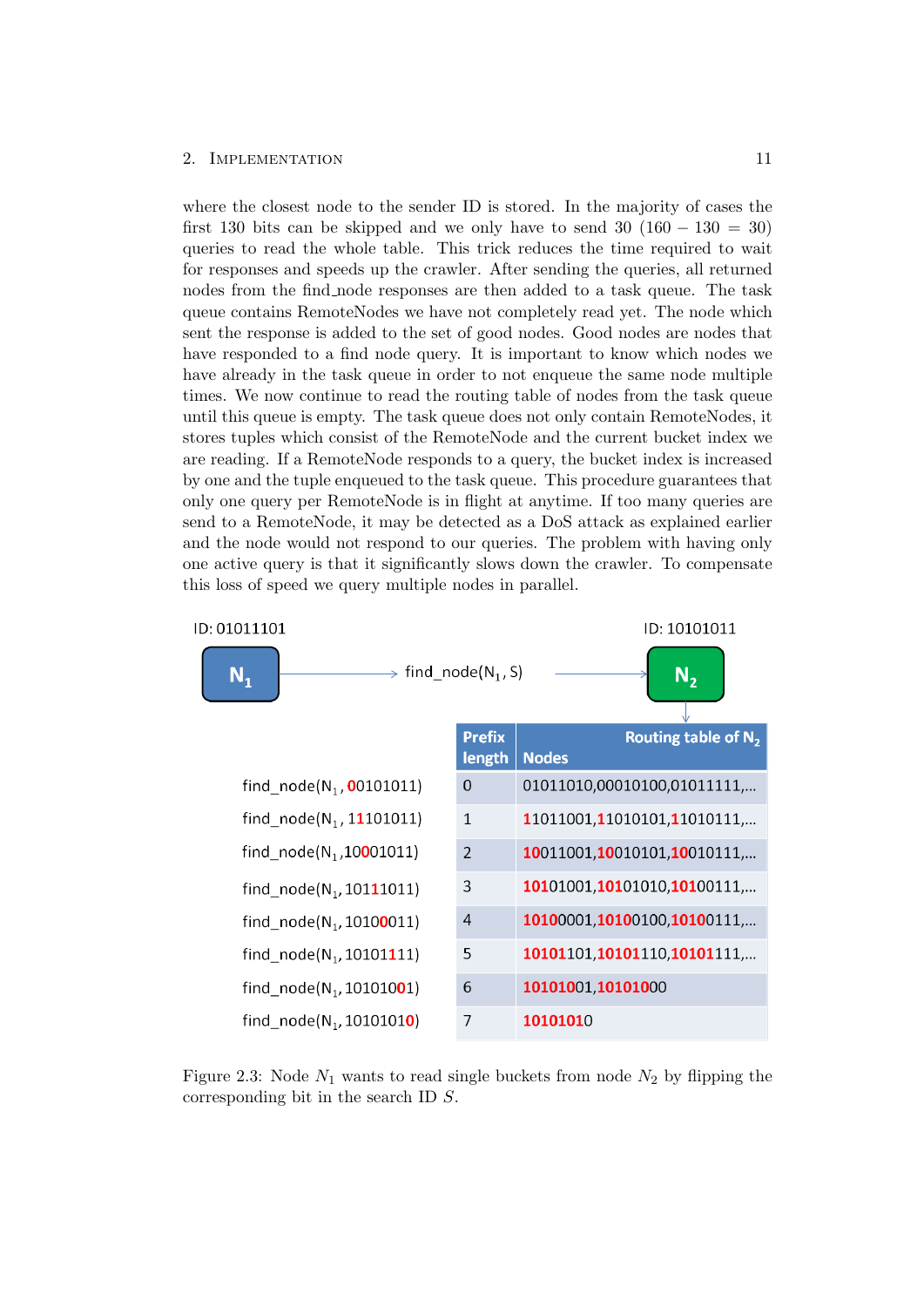### <span id="page-15-0"></span>2.3 DHaTaStream

The regular way to use the BitTorrent DHT is to add peer information (IP address, TCP Port) to a set of peers at a certain key. Recall that all the peers of this set share the same file with an *info hash* that is equal to the key. Our goal is to use the the BitTorrent DHT to store arbitrary data. The first possibility would be to use the TCP Port field of the peer information to store data. The TCP Port field has a data size of 2 bytes. This is not much of storage space and we would not even be able to use the full 2 bytes for data because we would also have to include some sorting mechanism, for example including sequence numbers within the data. The sequence number can then be used when reading the data to put it in the correct order. Another issue with this approach is that when a node wants to get peers for a certain key (by issuing a get peers query), the queried node returns a set of 50 random nodes contained in this set. Therefore it is not guaranteed that the set elements with the stored data are returned. Instead we investigate a more intricate way to store data in the BitTorrent DHT. The idea is to write and read data to and from the routing table of nodes in the DHT. A node  $N_1$  adds node  $N_2$  to its routing table when  $N_1$  receives a message from  $N_2$  and the corresponding bucket of the routing table of  $N_1$  is not full yet. As we observed in Chapter [1,](#page-4-0) each node in the DHT can choose its own node ID.

If we wish that node  $N_1$  is added to node  $N_2$ 's routing table, then we have to know  $N_2$ 's ID. Node  $N_1$  can locate the bucket it wants to be added, by adjusting  $N_2$ 's ID, but it can only be added when this bucket is not full yet, i.e., has not already stored 8 nodes. Adjusting the ID means that we can choose the number of equal prefix bits by flipping the bit at the proper position. How the position where the bit is flipped relates to the bucket that is aimed to be written is shown in equation [2.1.](#page-13-1) Figure [2.4](#page-16-0) shows how  $N_1$  has to adjusted  $N_2$ 's ID to be added in the intended x-th bucket. The remainder of the the 160 bits, i.e., the bits on the right side of the flipped bit are not important in order to be added to bucket i of the routing table. We use these bits to store data. In order to utilize the full bucket, we send 8 find node queries from 8 different ports, using the port as sequence number. This is important because when we read the data from the bucket we need to put the data in the correct order. Writing to a bucket of the routing table works simililar to reading a bucket from the routing table. Reading a bucket was already described in the previous section. The difference between reading and writing is that if we read a bucket we have to flip one bit of the search ID and when we want to write into a bucket we have to flip one bit of the sender node ID.

We cannot write into the routing table of every node. Some have more buckets that we can write into, some have only a few buckets we can use to store data and some do not add nodes at all. Some implementations do not actually initiate 160 buckets limiting the maximum prefix length to 30 bits.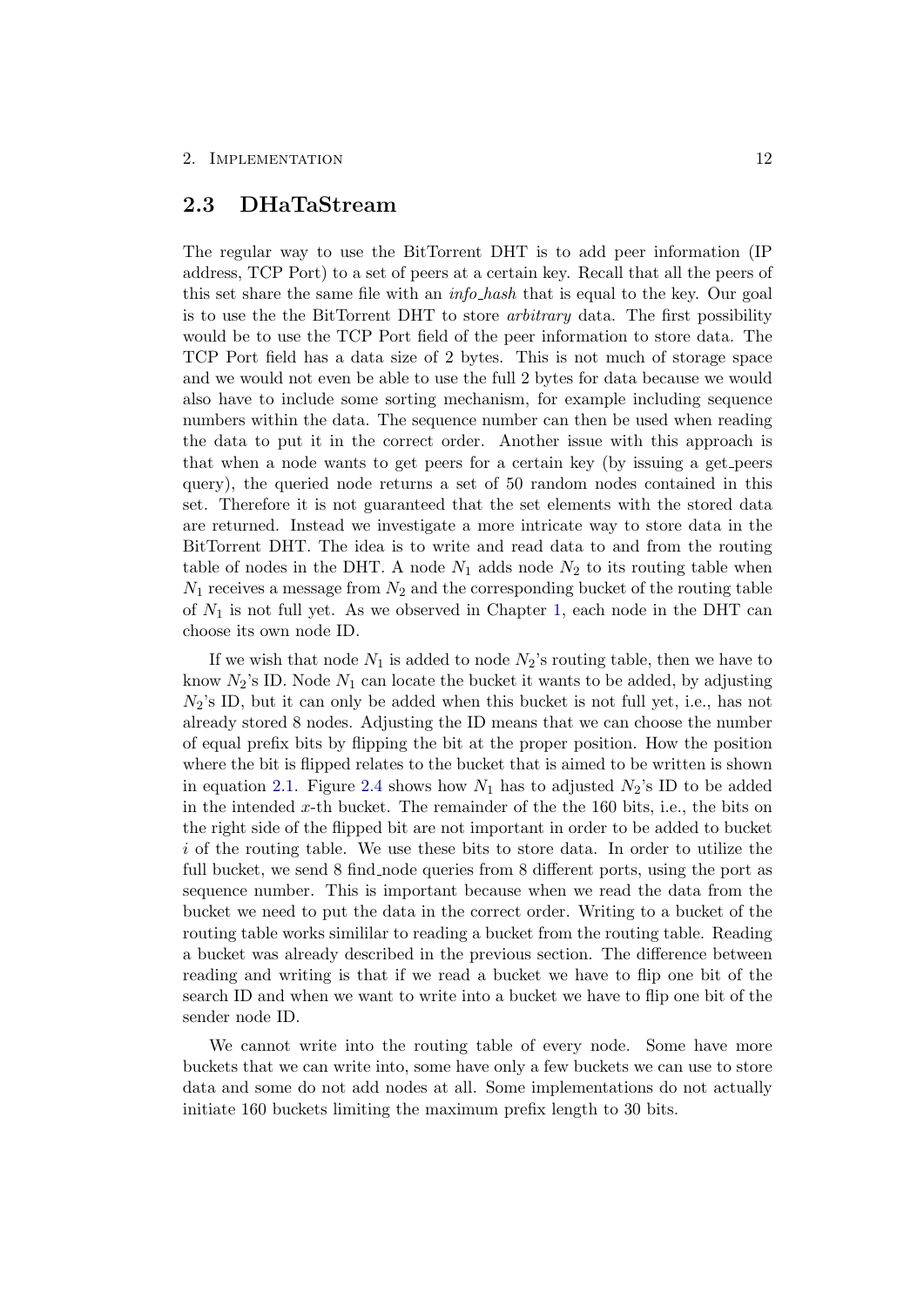

<span id="page-16-0"></span>Figure 2.4: Example of writing to a bucket with a node ID of 8-bit.

Our implementation of the described method, called the DHaTaStream, consists of four layers. Figure [2.5](#page-17-0) displays the structure of the DHaTaStream.

- The first layer consists of *RemoteStorage* (RS) objets. These objects are an abstraction for a storage space in the DHT. It consists of a RemoteNode and the storage space that is available a this RemoteNode.
- The RS objects are controlled by the *RemoteStorageCombiner* (RSC) from the second layer. The RSC searches the closest RemoteNode to a given search ID and tries to write data into that RemoteNodes routing table. It builds on RS objects with variable size and opportunistically adds new RS objects as needed. In order to have one starting point and not lose track of the full storage path, the search ID is hashed for each new node. Thus a deterministic chain of keys can be built to know the path of storage. This is helpful for the reader if a node is not reachable anymore, it is still possible to continue with reading. The RSC looks up as many nodes as necessary to store all data it has to write. Because the look-up for RemoteNodes takes up some time, we decided to concurrently write data and search for the next RemoteNode storage. The RSC operates rather slowly.
- Writing only works sequentially because it is not possible to guess how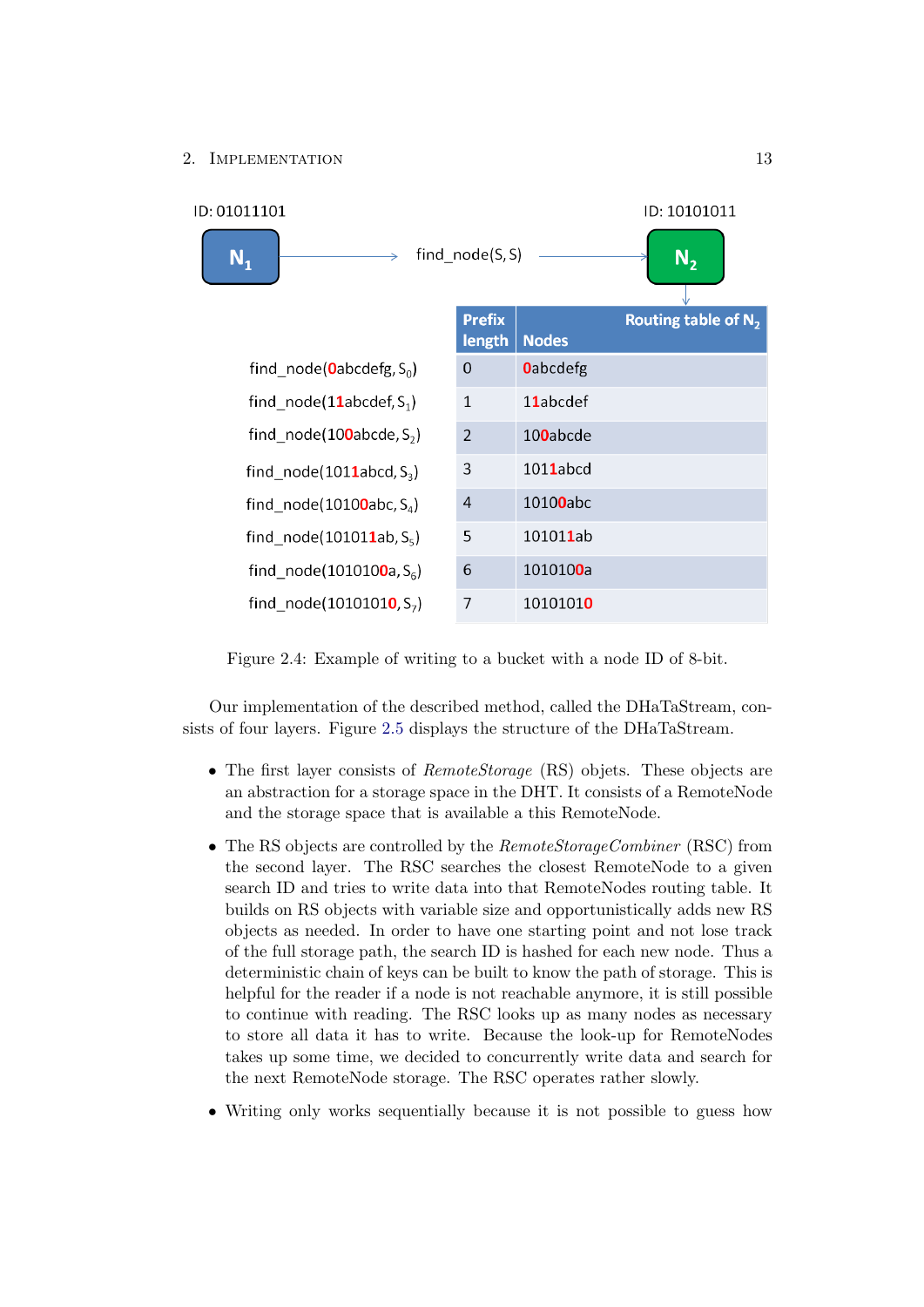much can be stored in each RS object. Therefore we created a further abstraction, the DataStriper (DS). It represents the third layer of our software architecture. The DS, as the name implies, stripes the data into equal length stripes and writes it parallel to several RSCs. The purpose of the DS is to speed up writing.

• The fourth layer applies error correction coding to the data in order to correct missing data due to nodes that have left the DHT and cannot be read anymore.

We have implemented layer 1 to 3. Layer 4 is not in the scope of this thesis. An error correction code that is used for similar applications is the Reed-Solomon code [\[10\]](#page-25-10) [\[11\]](#page-25-11).



<span id="page-17-0"></span>Figure 2.5: Architecture of the DHaTaStream.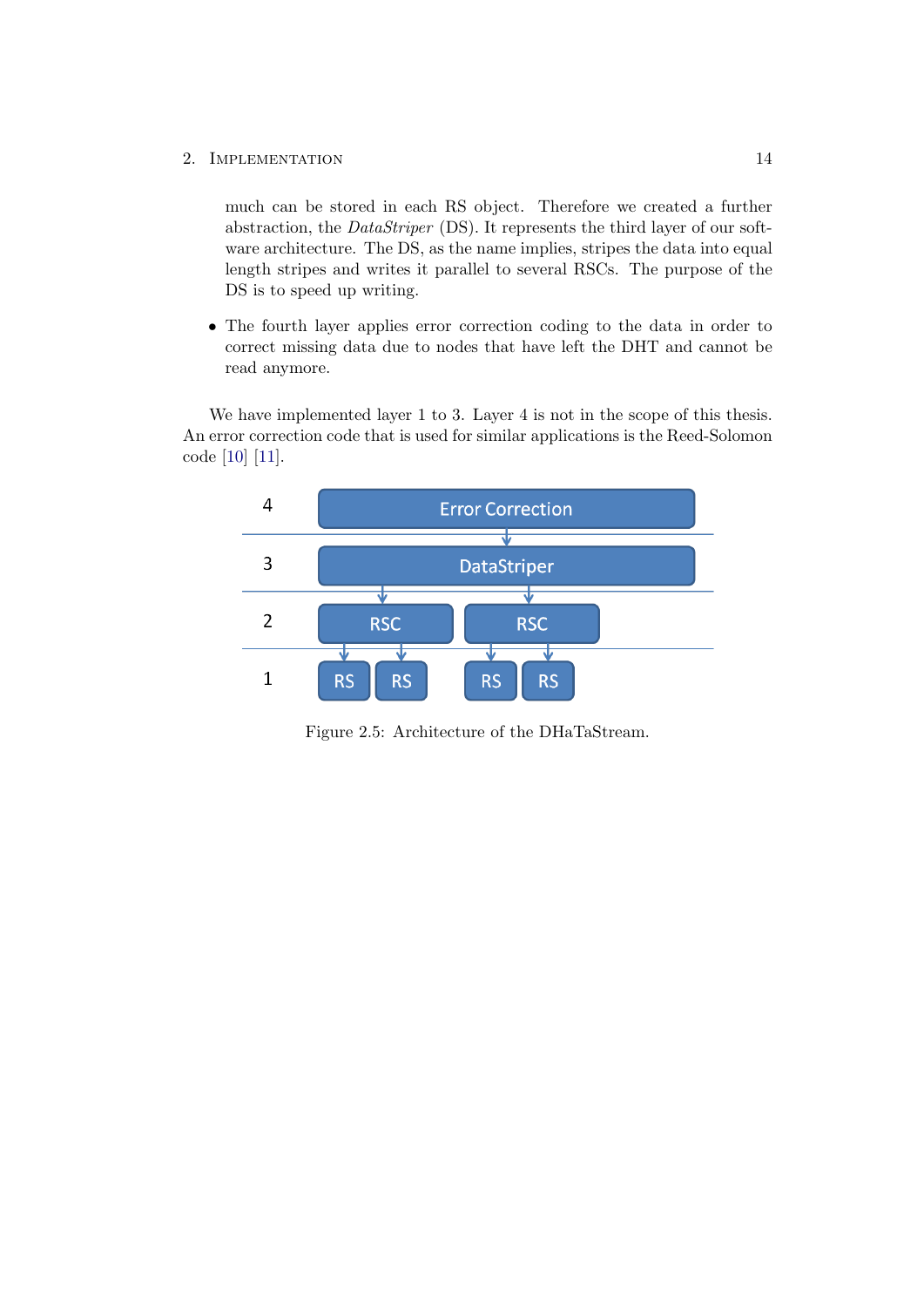## CHAPTER<sub>3</sub> Evaluation

<span id="page-18-0"></span>In order to measure various aspects of the DHT and estimate their impact on the presented software we designed the following experiments. Some experiments also help to determine parameters that are used in the software such as the response timeout and the *query retry count*. Those parameters are used in the node look-up. The response timeout is the time a LocalNode waits for a RemoteNode to respond to a query. The query retry count is the number of times a query is retransmitted, i.e., how many times we wait for an additional timeout. The reason why we use multiple retries is the unreliablility of the UDP Protocol that is used for the message exchange.

Node density. The purpose of the first experiment is to estimate the number of participating nodes in the DHT. This is accomplished by performing look-ups for multiple randomly chosen IDs. For each random ID we log the number of prefix bits which it shares with the node ID returned by the iterative look-up. Equation [3.1](#page-18-1) is used to calculate the number of participating nodes  $n$  in the DHT.

<span id="page-18-1"></span>
$$
E[L] = \sum_{i=0}^{N-1} 1 - \left(1 + \left(\frac{1}{2}\right)^N - \left(\frac{1}{2}\right)^i\right)^n \tag{3.1}
$$

The random variable  $L$  is the measured quantity from the experiment, i.e., the maximum shared prefix length between a search ID and the closest node found by the iterative look-up. The expected value  $E[L]$  is determined by taking the mean value of all measured values. N is the number bits in the ID  $(N = 160)$ . The calculation of a look-up list for different values of  $E[L]$  gives us the value for n. The resulting number of participating nodes in the DHT is around 6 millions. The Karlsruhe Institute of Technology (KIT) operates a DHT live monitoring<sup>1</sup>. The measured number by the KIT fluctuates between 6 and 10 million nodes.

<sup>1</sup>http://dsn.tm.kit.edu/english/2936.php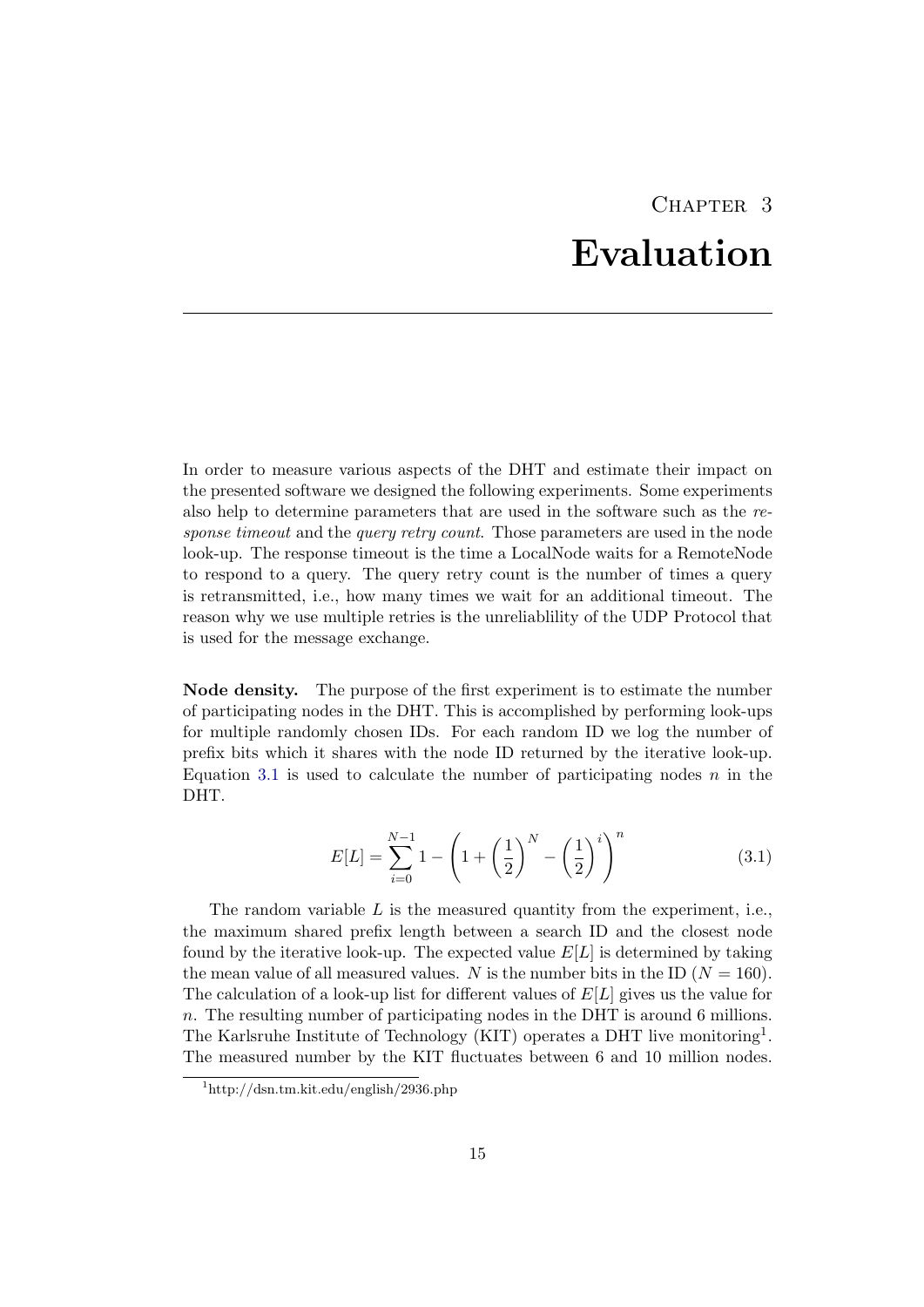#### 3. EVALUATION 16

For further calculations we use the mean value of the KIT live monitoring (8 millions) because of its long term application.

Writable nodes and storage size per node. In this experiment we measure the number of nodes that are writeable, i.e., nodes that can be used store data. Furthermore we measure how much data can be stored in writeable nodes, in particular the average storage capacity of a node. Whether a node is writable depends on the node implementation since the routing table policy is left to the implementors. The mesurement starts with trying to store data in a random node. If data storing is successful, we try to store as much data as possible in this node. This procedure is repeated to get representative values. During this experiment we log the number of all queried nodes, the nodes that are writeable and how much data we are able to store. Combining the total DHT size and the number of writable nodes with the average storage capacity gives us the globally available storage of the BitTorrent DHT. Figure [3.1](#page-20-0) shows the distribution of the nodes according to the number of bytes that could be stored in the routing table. Two peaks are noticeable. Nodes that store less than 500 bytes and nodes that store around 9000 bytes. The average storage size per node results in 4150 bytes. About 15.19% of all nodes in the DHT are writeable. With 8 million nodes in the BitTorrent DHT the total storage size is more than 5 gigabyte. Not all nodes that are writeable are also readable. A written node may simply leave the DHT or cannot be found anymore. Because of this reason we suggest adding an Error Correcting layer to gain redundancy. The next experiment investigates the probability to find the same node again after a certain amount of time.

Node search consistency. We want to measure how long the same node is found when searching for the same ID. The experiment starts with a look-up of a random ID. Every 2 minutes the look-up for the same ID is repeated for about the span of one hour. Before each look-up, the routing table is refreshed in order to avoid bias. The resulting node ID of each look-up with the search ID is logged for later comparison. This experiment gives us the probability of finding the same node again after up to one hour when performing a look-up for the same search ID. Figure [3.2](#page-21-0) shows that after 2 minutes we find the same node again with a probability of 84%. After 25 minutes we still have a probability of 70%. An hour after the first look up the probabilty to find the same node is still over 60%. The node search consistency indicates how much redundancy is needed to compensate for data losses due to nodes that have become unavailable.

Timeout and retry sensitivity. In this experiment we measure the influence of two parameters on the distance between a random search ID and the closest node to this ID. The closest node to the search ID is determined using the iterative look-up. The parameters varied during the look-up are the response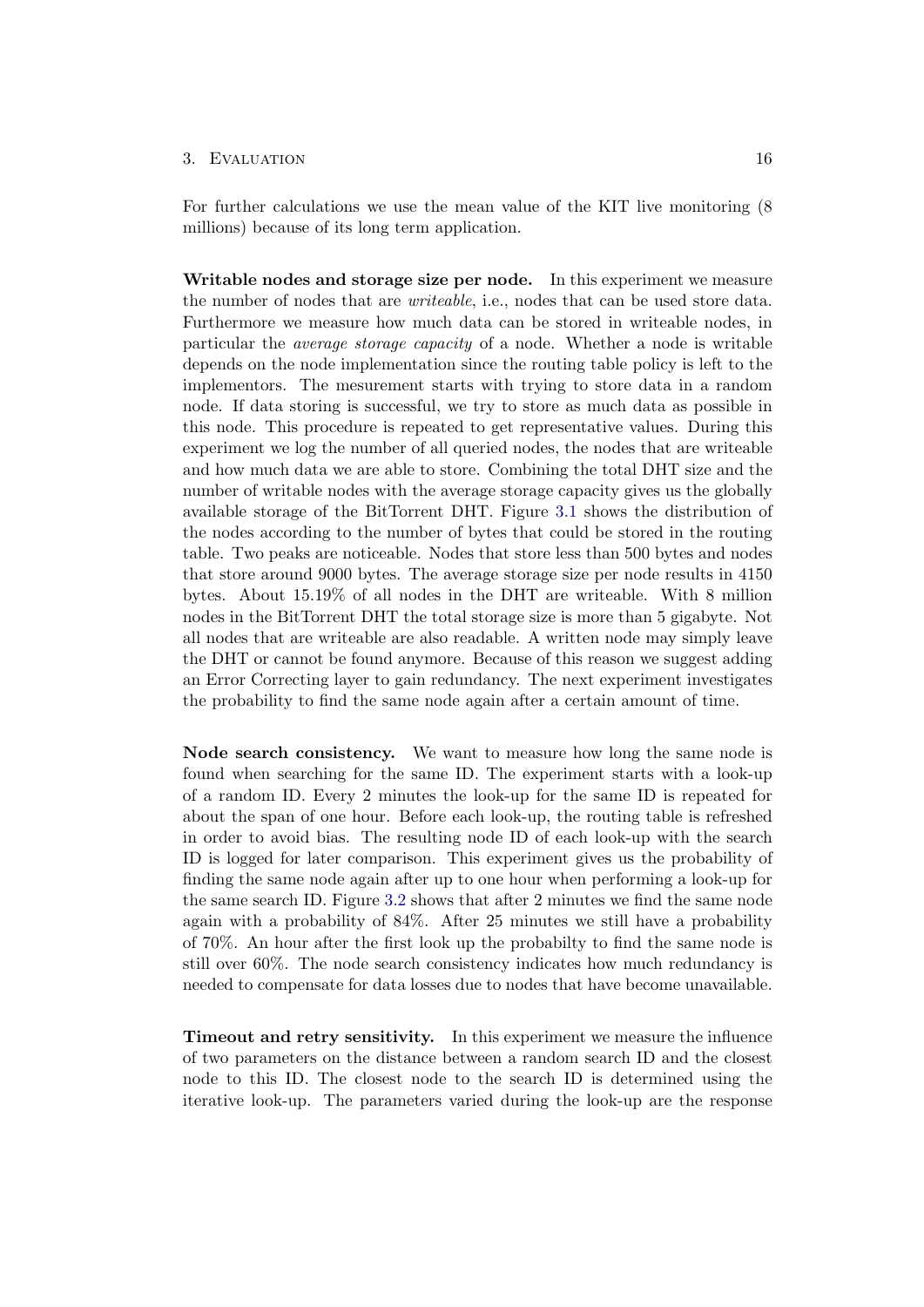

<span id="page-20-0"></span>Figure 3.1: Writeables nodes either store around 5000 or 9000 bytes.

timeout and query retry count. The purpose of this experiment is to determine good values for response timeout and the query retry count, i.e., the values should be chosen so that the look-up is fast as well as robust. The look up is said to be robust when it finds the node that really is closest to the search ID. We define the following procedure: a node look-up is performed for a random ID to find the closest node for each combination of response timeout and query retry. The response timout is varied from 1 to 5 seconds in 1 second steps. The query retry count starts with 0 retries and ends with 3 retries. This leads to 20 measured configurations. For each measurement we perform several look-ups and log the number of equal prefix bits the found node shares with the search ID. The result of this experiment is depicted in Figure [3.3.](#page-22-0) The plot shows that the longer the chosen response timeout the closer is the found node to the search ID. However, a long response timeout alone does not guarantee that the closest node is found. The results for zero retries in Figure [3.3](#page-22-0) indicates that the query has to be resent at least once. There is a big gap between no query retry and other query retry counts. The plot also shows that whatever parameter is chosen the found ID never has more than 24 equal prefix bits. This means that it does not help to further increase the response timeout or the query count. We are not able yet to chose the optimal parameters for the node look-up since we have not yet considered the time a look-up takes for the different parameters. But we can estimate that the longer the response timeout and the larger query retry count,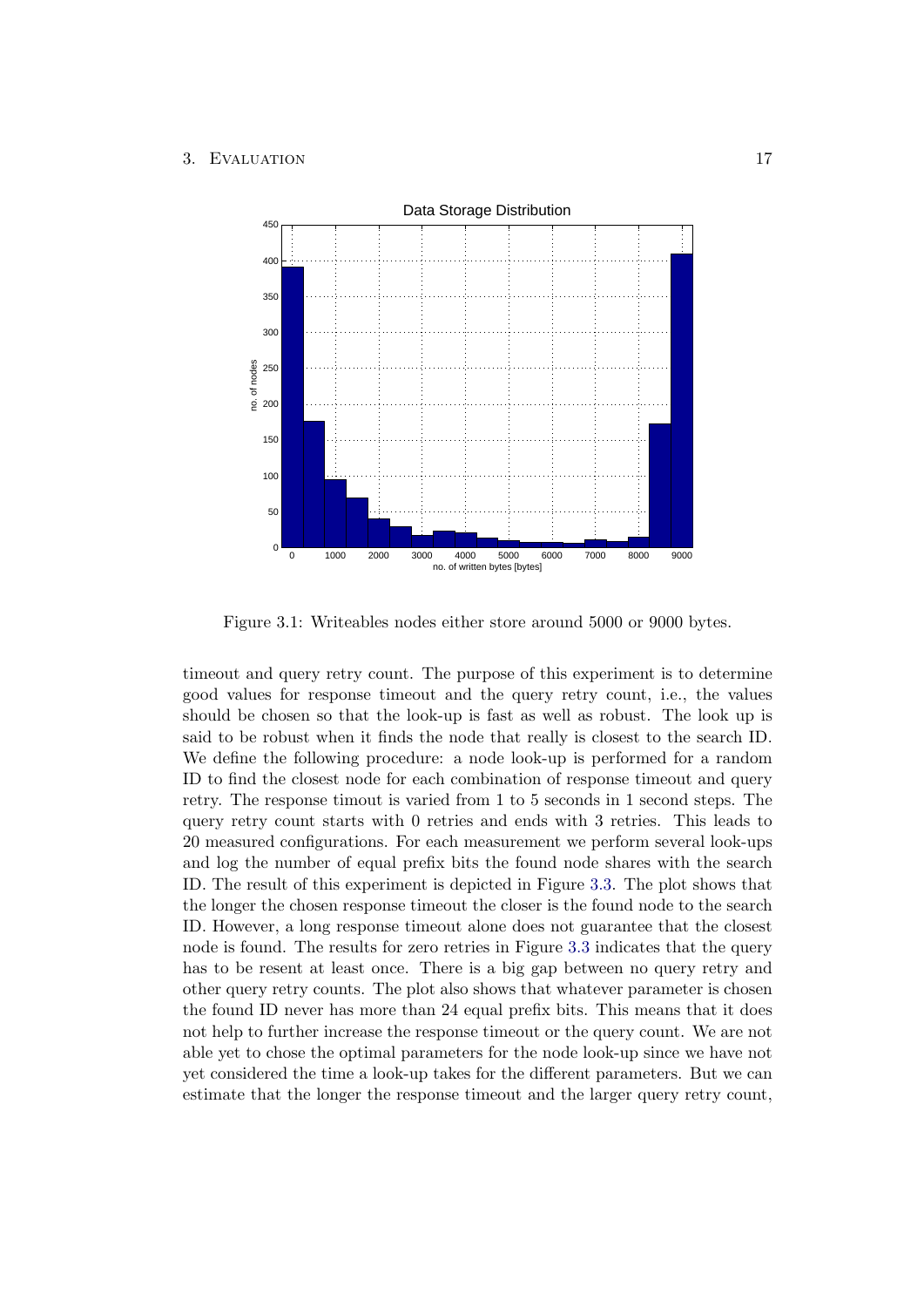

<span id="page-21-0"></span>Figure 3.2: After 25 minutes, the probability to find the same node for a look-up of the same search ID is 70%.

the longer takes the look-up.

Node search time. The node search time is the mean amount of time we need to terminate the search a given ID. For all the look-ups we recorded during the timeout and retry sensitivity experiment, we also log the search time. Figure [3.4](#page-23-0) shows the results of the of the experiments. It can be seen that the node search time increases with longer response timeout and larger query count. With the graphs in Figure [3.3](#page-22-0) and [3.4](#page-23-0) we are able to determine response timeout and query retry count to find the closest node to a search ID in the shortest amount of time. For example, if we choose a response timeout of 3 seconds with one query retry, the the look-up returns a node that has an equal prefix lenght of 23 with the search ID and a look-up time of about 17 seconds. The best choice for our parameters are 1 second response timeout with 2 query retries which results in a node search time of around 10 seconds.

Writing/reading speed. With this experiment we measured the writing and reading speed we have on average when writing to a writeable node. This experiment gives us the data size we were able to store and the amount of time it needs to store that data. After the writing has finished the data is read from the same node, and the time required to read the data is recorded. We are able to calculate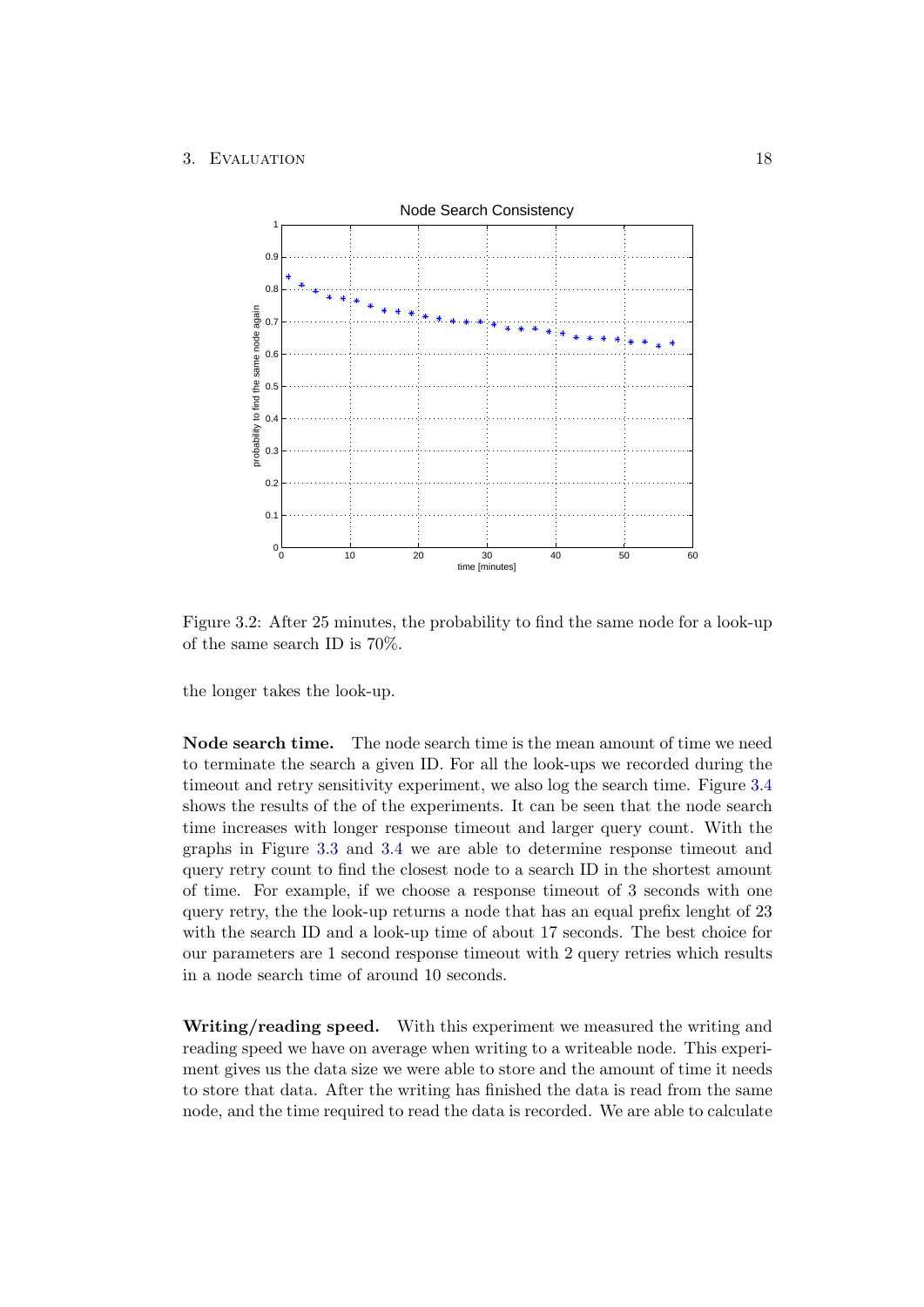#### 3. EVALUATION 19



<span id="page-22-0"></span>Figure 3.3: The query retry count has to be at least 1.

the writing speed with the amount of data that was stored and the time it took to store that data. The same is true for the reading speed. The resulting writing speed is 24.57 bit/s without the time for the look-up. The value is averaged over all nodes that were writeable. Nodes that can only store a small amount of data have a much lower average writing speed than nodes that store more data. We start to store data in buckets with a large index, i.e. many common prefix bits. Buckets with a large index have less space for storing data than buckets with a smaller index. But we have to send the same number of queries for all buckets, which means that it takes the same amount of time. Therefore storing data in a bucket with a small index is a lot faster. A way to speed up the writing process is to concurrently write to multiple nodes. The resulting reading speed is 95.39 bit/s. Reading is much faster than writing because we can read a full bucket with just a single query whereas for writing 8 messages are required to write a full bucket. One might wonder why reading is not around 8 times faster than writing. This is due to the reading procedure: If a node does not respond to all sent reading queries, the query is resent until the node returns at least one query for each bucket. With this procedure we are able to read 95% of the stored data.

Crawling the DHT. We mainly focused on the storing and reading data but we also did some testing with the crawler. After crawling almost a million nodes we analyzed the collected data. We scanned nodes with the same IP but a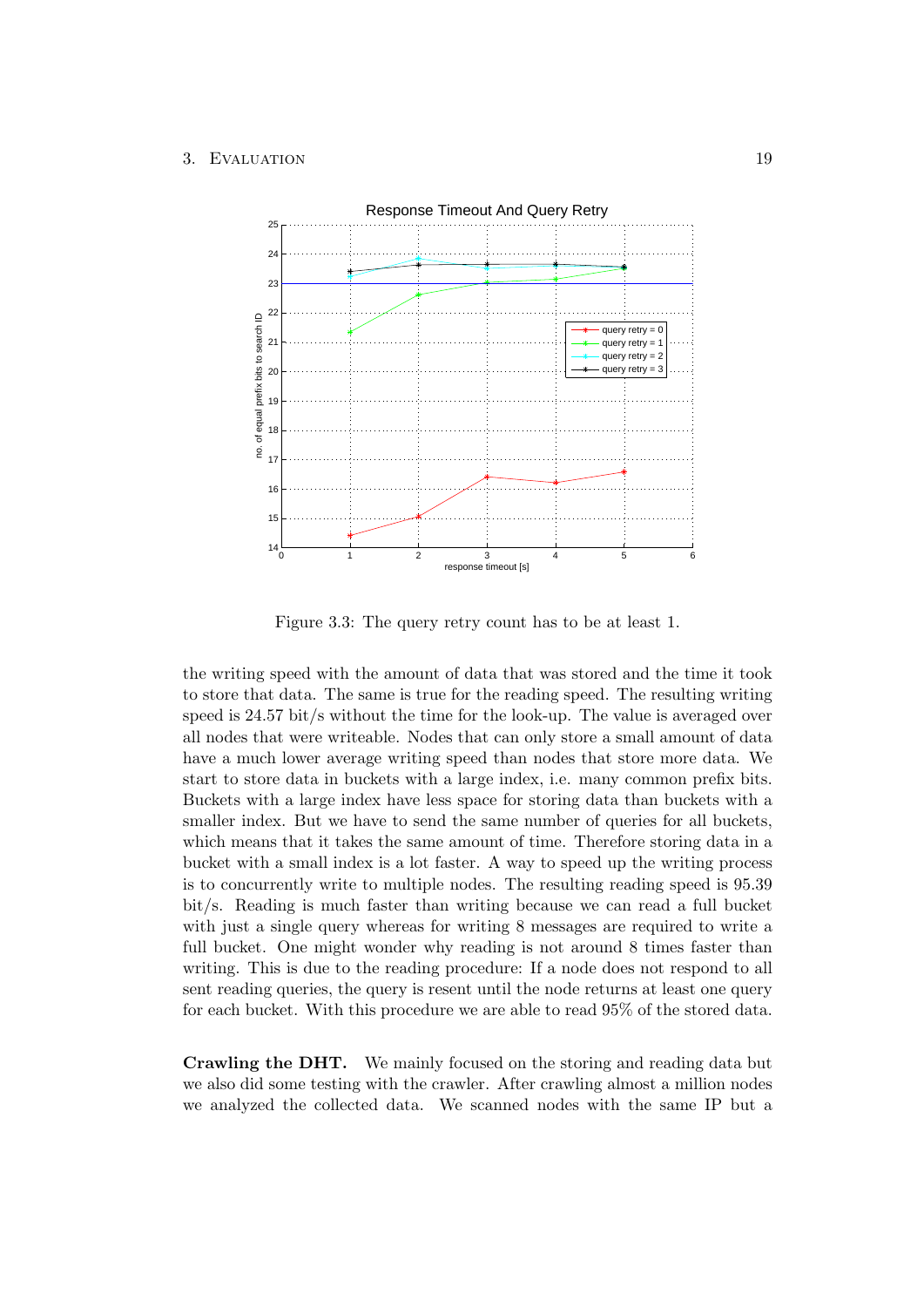#### 3. EVALUATION 20



<span id="page-23-0"></span>Figure 3.4: The node search time increases with the response timeout.

different port. We found three IPs with around 150 different ports and different node IDs each. It turns out that the found IPs belong to a company called Evidenzia<sup>2</sup>. Evidenzia claims to be one of the leading partners of the software, movie and music industry when it comes to tracing copyright infringements and illegal file sharing activities in peer-to-peer networks.

<sup>2</sup>www.evidenzia.de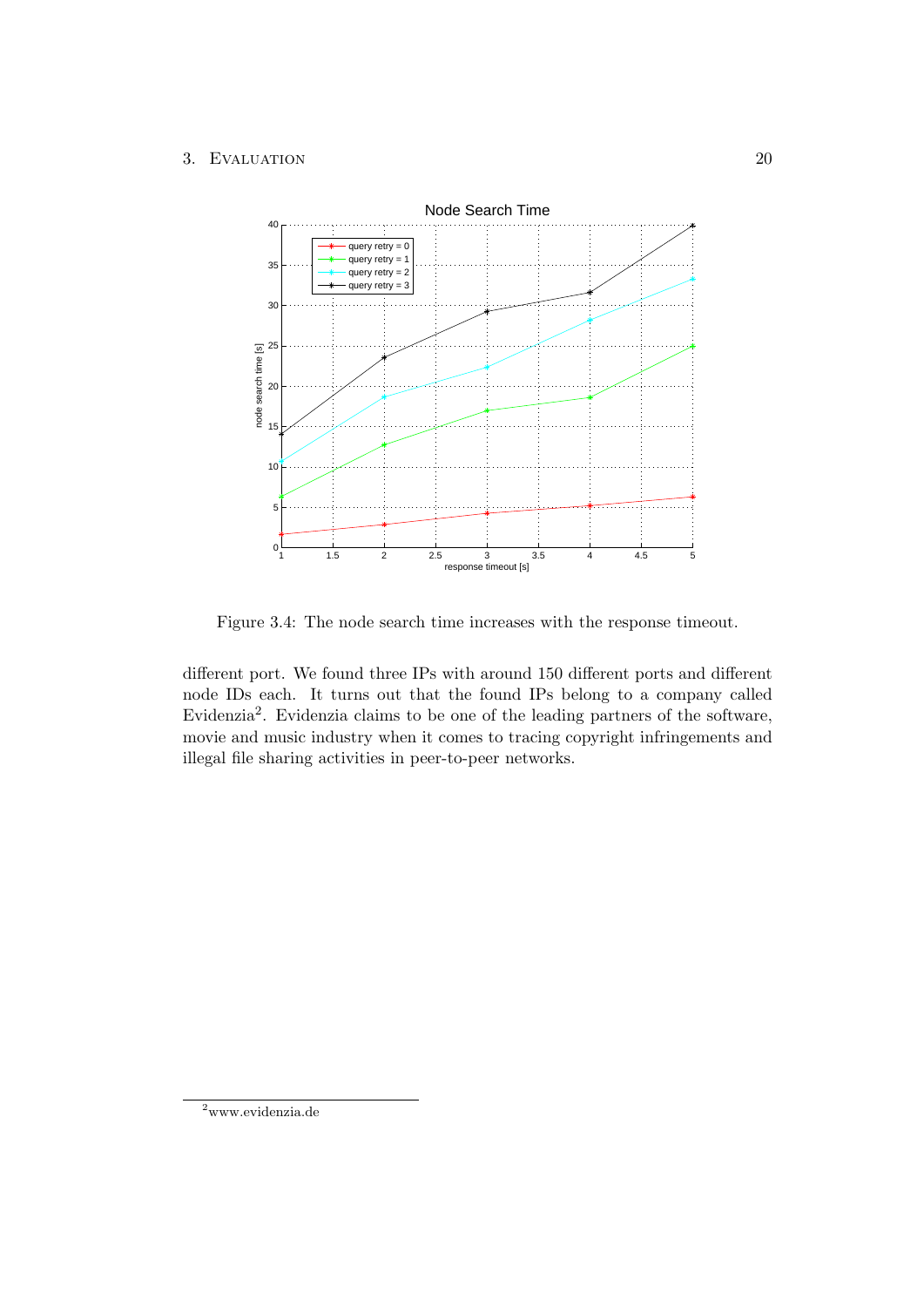### CHAPTER<sub>4</sub>

## <span id="page-24-0"></span>Conclusion and Future Work

In this thesis we have developed three different software tools for the BitTorrent DHT and implemented it in Java. The first one is a framework that can be used to control one or more nodes in the DHT. The framework will also be implemented into BitThief. The second tool is a crawler that is able to collect different kind of information about nodes in the DHT. With the collected information we are be able to reconstruct the DHT. With the third tool we have shown that it is possible to store any kind of data on a computer without the user's knowledge.

In the second part we have analyzed the perfomance of the built software tools and the DHT in general. We have investiagted how fast data can be stored and read from a node in the DHT. We further have calculated the storage size of the whole BitTorrent DHT. We have also determined the values for the response timeout and the query retry parameters to get a consitant and fast node look up.

- The framework can be included into BitThief to make it able to use Bit-Torrent for swarm discovery.
- A speed up of the data store and read algorithm can be achieved by more concurrent processes.
- The crawler can be used to reconstruct the DHT overlay network. All collected data may further be investigated to find some nodes that do not act according to the protocol. For example, a node may try to take control over certain files.
- The proposed Error Correcting Code may be implemented to add redundancy to make the system more robust if nodes with stored that leave the DHT and cannot be reed anymore.